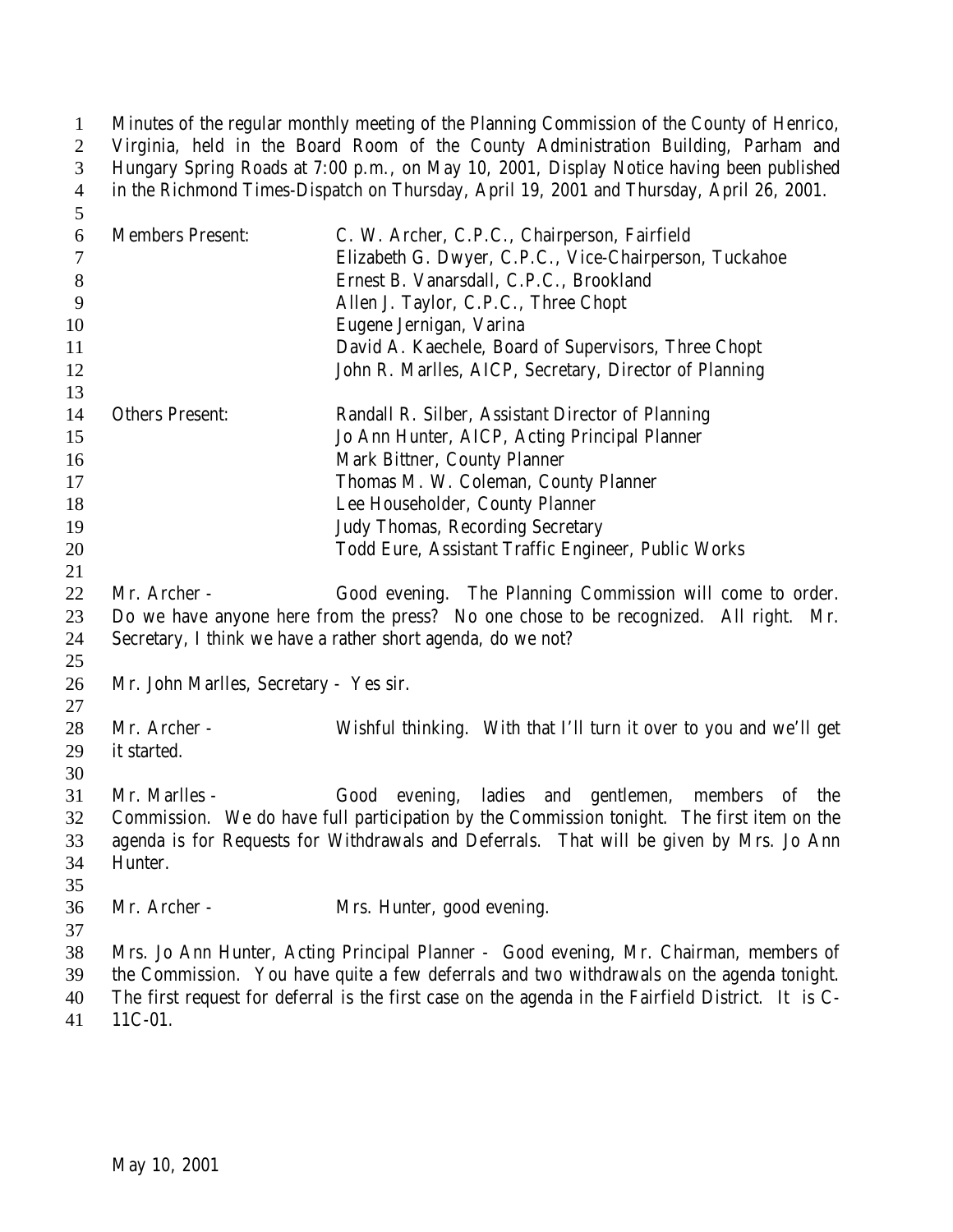## **Deferred from the March 8, 2001 Meeting:**

 **C-11C-01 James W. Theobald for Daniel Corporation:** Request to conditionally rezone from R-2 One Family Residence District, O-2C Office District (Conditional), O/SC Office/Service District (Conditional), and PMD Planned Industrial District to R-5C General Residence District (Conditional), O-2C Office District (Conditional), and M-1C Light Industrial District (Conditional), Parcels 53-A-69, 71, 74B, 75-79, 81-84, and 87, containing 59.48 acres, located on the north line of Parham Road at St. Charles Road and on the east line of Scott Road approximately 450 feet south of Level Green Lane (private.). A mixed-use development including multi-family, light industrial and office uses are proposed. The R-5 District allows a maximum density of 14.5 units per acre. The nonresidential uses will be controlled by zoning ordinance regulations and proffered conditions. The Land Use Plan recommends Suburban Residential 1, 1.0 to 2.4 units net density per acre, Office and Office/Service. The applicant has requested a deferral to August 9, 2001. Mr. Archer - Thank you, ma'am. Is there any opposition to this deferral of C- 11C-01? No opposition. Then I move deferral of C-11C-01 to the August 9, 2001 Meeting at the applicant's request. Mr. Vanarsdall seconded the motion. Mr. Archer - Motion by Mr. Archer, seconded by Mr. Vanarsdall. All those in favor say aye—all those opposed by saying nay. The vote is 5-0, Mr. Kaechele abstained. The motion is granted. Mrs. Hunter - The next request is also in the Fairfield District on the bottom of Page 1 on the agenda. Case C-25C-01. **C-25C-01 Henry L. Wilton for Wilton Development:** Request to conditionally rezone from B-3C Business District (Conditional), R-5 General Residence District and C-1 Conservation District to RTHC Residential Townhouse District (Conditional), part of Parcels 84-A-5G and 5NR, containing approximately 43.5 acres, located on the west line of Brook Road approximately 1200 feet south of Hilliard Road. Townhouses and condominiums for sale are proposed. The densities in the RTH District cannot exceed nine (9) units per acre. The Land Use Plan recommends Commercial Concentration and Environmental Protection Area. The applicant has requested a 30-day deferral to June 14, 2001. Mr. Archer - Thank you, Mrs. Hunter. Is there opposition to this deferment? No opposition. I move deferral of C-25C-01 to the June 14, 2001 meeting at the applicant's request.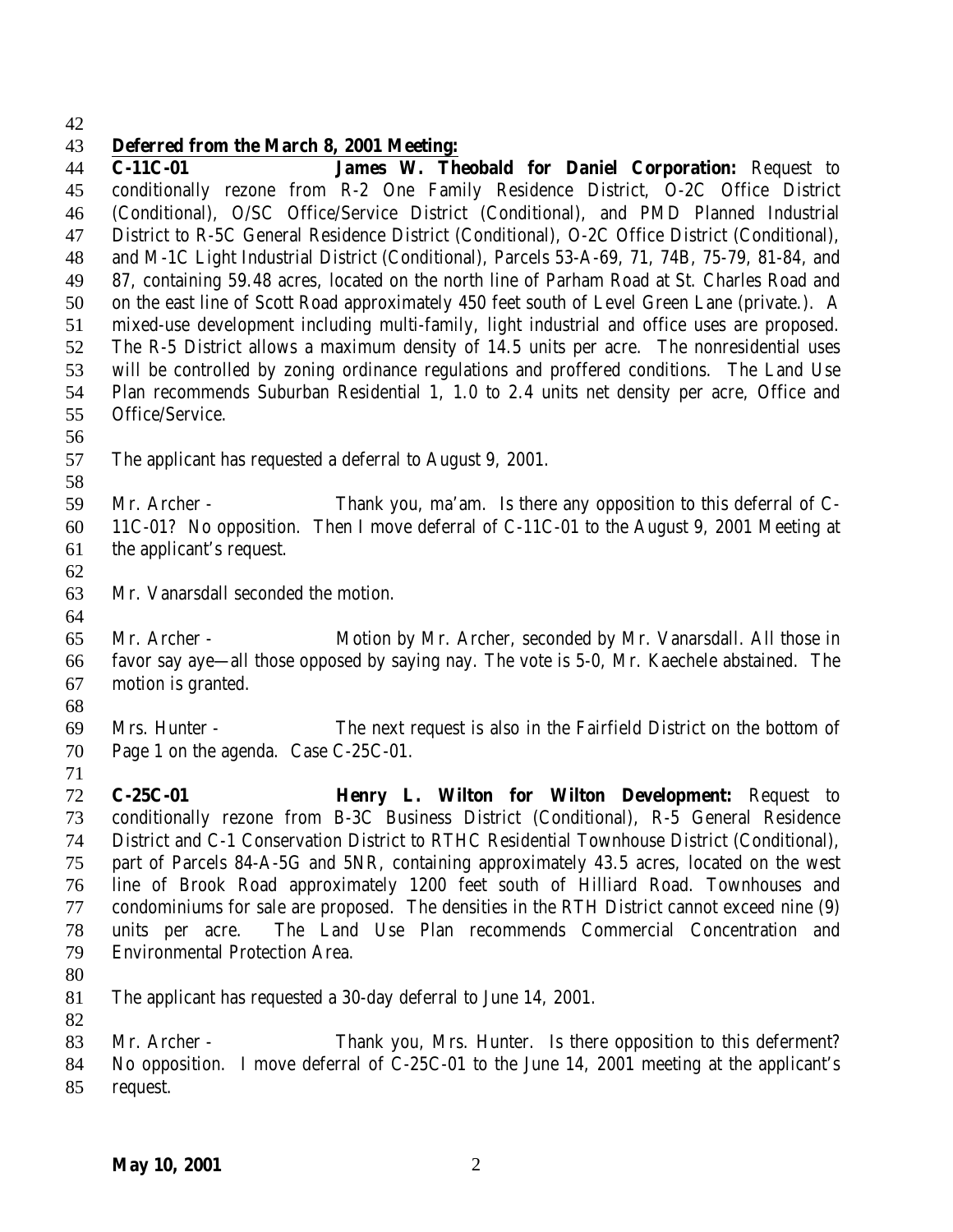Mr. Vanarsdall seconded the motion. Mr. Archer - Motion by Mr. Archer, seconded by Mr. Vanarsdall. All those in favor say aye—all those opposed by saying nay. The vote is 5-0, Mr. Kaechele abstained. The motion carries. Mrs. Hunter - On Page 2 of your agenda in the Tuckahoe District, Case C-26C- 01. **C-26C-01 James W. Theobald for Tascon, LLC:** Request to conditionally rezone from A-1 Agricultural District to RTHC Residential Townhouse District (Conditional), Parcels 67-A-2A and 66-A-11J, containing 11.2 acres, located at the southwest intersection of Ridgefield Parkway and Pump Road. Condominiums for sale are proposed. The applicant has proffered that there shall be no more than 60 units developed on the property. The Land Use Plan recommends Suburban Residential 1, 1.0 to 2.4 net units per acre. The applicant has requested a deferral to June 14, 2001. 104 Mr. Archer - Okay. Is there opposition present to this deferment C-26C-01? No opposition. Mrs. Dwyer. Mrs. Dwyer - I move that C-26C-01 Tascon LLC be deferred at the applicant's 108 request to June  $14<sup>th</sup>$ . Mr. Vanarsdall seconded the motion. Mr. Archer - Motion by Mrs. Dwyer, seconded by Mr. Vanarsdall. All those in favor say aye—all those opposed by saying nay. The vote is 5-0, Mr. Kaechele abstained. The motion is granted. Mrs. Hunter - The next case, also in the Tuckahoe District, C-27C-01. **C-27C-01 Kevin Spector for Aspect Properties, LLC:** Request to conditionally rezone from R-2A One Family Residence District to O-2C Office District (Conditional), Parcels 68-2-A-18 through 21 containing 1.03 acre, located on the east line of Pemberton Road approximately 330 feet south of Three Chopt Road (Pembrooke Subdivision). An office is proposed. The use will be controlled by zoning ordinance regulations and proffered conditions. The Land Use Plan recommends Suburban Residential 1, 1.0 to 2.4 units net density per acre. This case has been withdrawn, so no action is necessary. 128 Mr. Archer - Okay.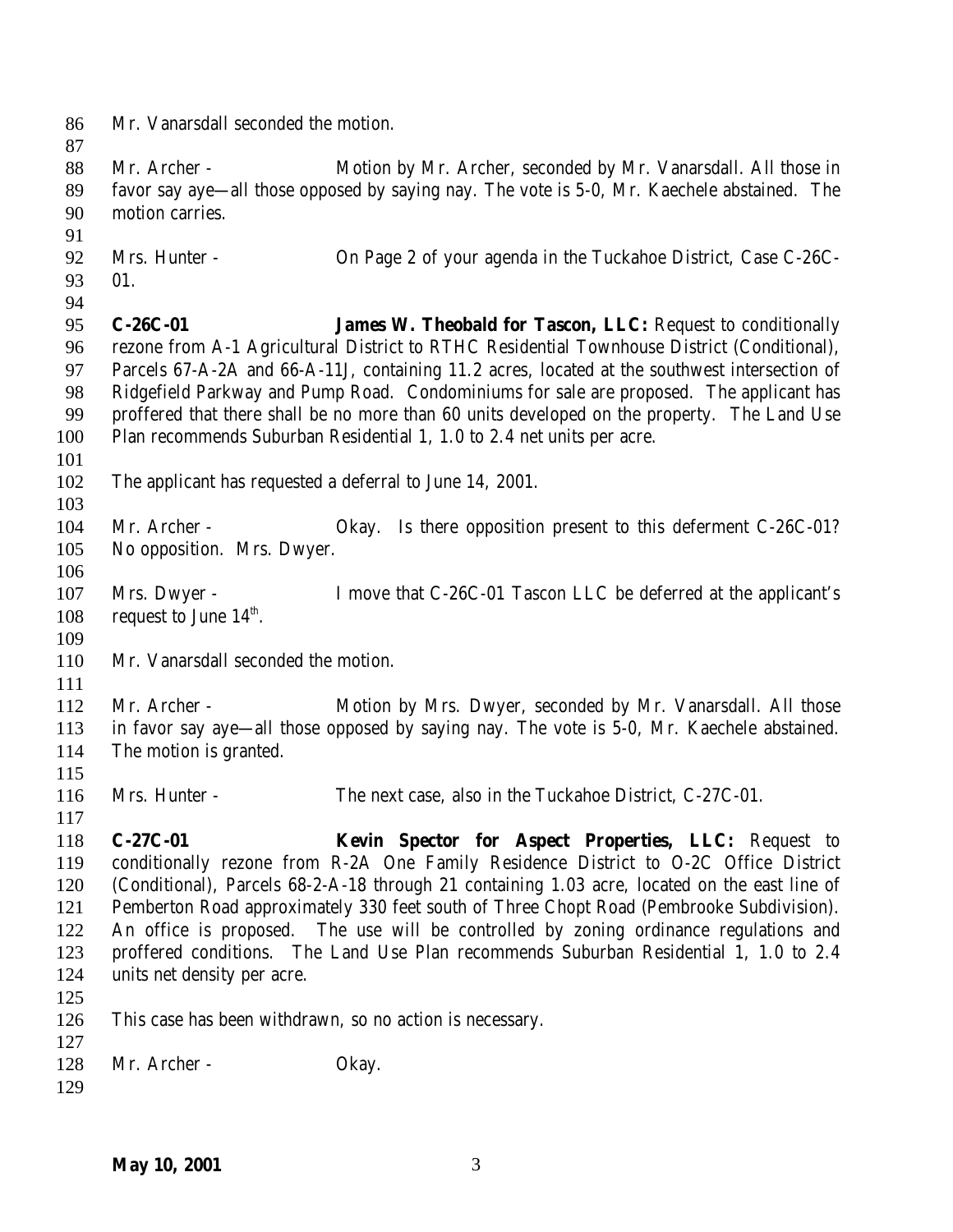Mrs. Hunter - The bottom of Page 2 in the Varina District, P-6-01. **P-6-01 Charles H. Rothenberg for Nextel:** Request for a provisional use permit under Sections 24-95(a)(2)(3) and 24-122.1 of Chapter 24 of the County Code in order to construct a 199' telecommunication tower and related equipment, on part of Parcel 198-A-1 (White Oak Technology Park), containing 10,000 sq. ft, located off of the southern terminus of Technology Boulevard adjacent to the Dominion Virginia Power substation. This case has also been withdrawn. The next deferral is on Page 3 of your agenda in the Brookland District, C-23C-01. **C-23C-01 J. W. Keith for F. Cristiano Attems:** Request to conditionally rezone from B-2C Business District (Conditional) to O-2C Office District (Conditional), Parcel 70-10-1-1, containing 9.097 acres, located on the north line of Shrader Road approximately 520 feet north of Fountain Avenue. An office development is proposed. The use will be controlled by zoning ordinance regulations and proffered conditions. The Land Use Plan recommends Office. The applicant has requested a 30-day deferral until June 14, 2001. Mr. Archer - Thank you. Is there opposition to this deferment – C-23C-01? Mr. Vanarsdall. Mr. Vanarsdall - I move C-23C-01 be deferred to the June 14, at the applicant's request. Mr. Taylor seconded the motion. Mr. Archer - Motion by Mr. Vanarsdall, seconded by Mr. Taylor. All those in favor say aye—all those opposed by saying nay. The vote is 5-0, Mr. Kaechele abstained. Mrs. Hunter - The last deferral, also in the Brookland District, Case C-30C-01. **C-30C-01 Ralph L. Axselle for Wilton Development:** Request to conditionally rezone from R-5 General Residence District, R-5C General Residence District (Conditional), and C-1 Conservation District to RTHC Residential Townhouse District (Conditional) (20.7 acres) and C-1 Conservation District (2.7 acres), on Parcel 50-A-39, containing approximately 23.4 acres, located on the west line of Hungary Spring Road approximately 500' north of Lucas Road (behind Dumbarton Elementary School). Residential townhouses for sale are proposed. The applicant proffers no more than 144 units shall be developed on the property. The Land Use Plan recommends Multi Family, 6.8 to 19.8 units net density per acre, and Environmental Protection Area.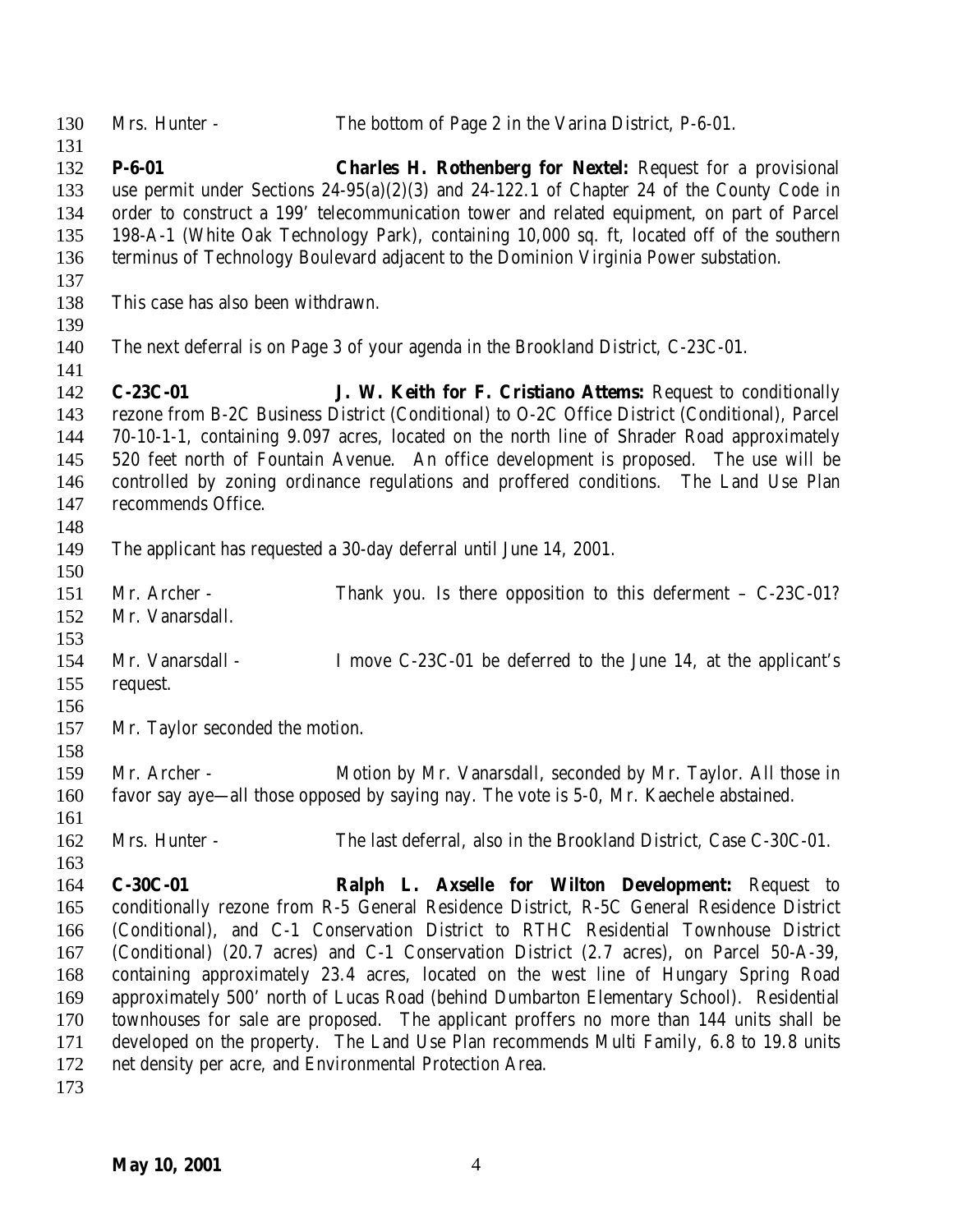The applicant has requested a deferral until June 14, 2001. 176 Mr. Archer - Is there opposition to this deferment – C-30C-01? No opposition. Mr. Vanarsdall. Mr. Vanarsdall - I move C-30C-01 Henry Wilton for Wilton Development be 180 deferred to June  $14<sup>th</sup>$  at the applicant's request. Mr. Taylor seconded the motion. Mr. Archer - Motion by Mr. Vanarsdall, seconded by Mr. Taylor. All those in favor say aye—all those opposed by saying nay. The vote is 5-0, Mr. Kaechele abstained. The motion is carried. We almost deferred the whole agenda, didn't we? Mrs. Hunter - We have three cases left. Mr. Vanarsdall - If you have any more, come back Mrs. Hunter. 192 Mr. Archer - All right, Mr. Secretary. Mr. Marlles - Okay, Mr. Chairman, the first case is C-24C-01. **C-24C-01 Joseph R. Craig, Sr. for East Coast Oil Corporation:** Request to conditionally rezone from A-1 Agricultural District to B-3C Business District (Conditional), part of Parcel 53-A-54, described as follows: Beginning at a point at the southwest intersection of Mountain Road and Telegraph Road; 201 thence along the western right-of-way line of Telegraph Road S. 13° 49' 14" W., 334.71' to a 202 point; thence leaving said right of way N. 76 $^{\circ}$  10' 46" W., 27.85' to a point; thence N. 09 $^{\circ}$  35' 15" E., 323.86' to a point on the southern right-of-way line of Mountain Road; thence S. 88° 57' 44" E., 53.07' to the point of beginning, containing 0.302 acre. The staff report will be given by Mr. Tom Coleman. Mr. Archer - All right, Mr. Coleman. Is there any one here in opposition to this case – C-24C-01? Mr. Coleman. Mr. Tom Coleman, County Planner - The applicant has submitted revised proffers which were distributed to you by Mr. Householder. The applicant is requesting to rezone a .3 of an acre piece of property from A-1 Agricultural District to B-3C Business District. The subject property is a residual triangular piece of property at the southwest intersection of Mountain and Telegraph Roads. The property is part of a larger parcel containing approximately 2.2 acres, having frontage on Brook Road, Mountain Road, and Telegraph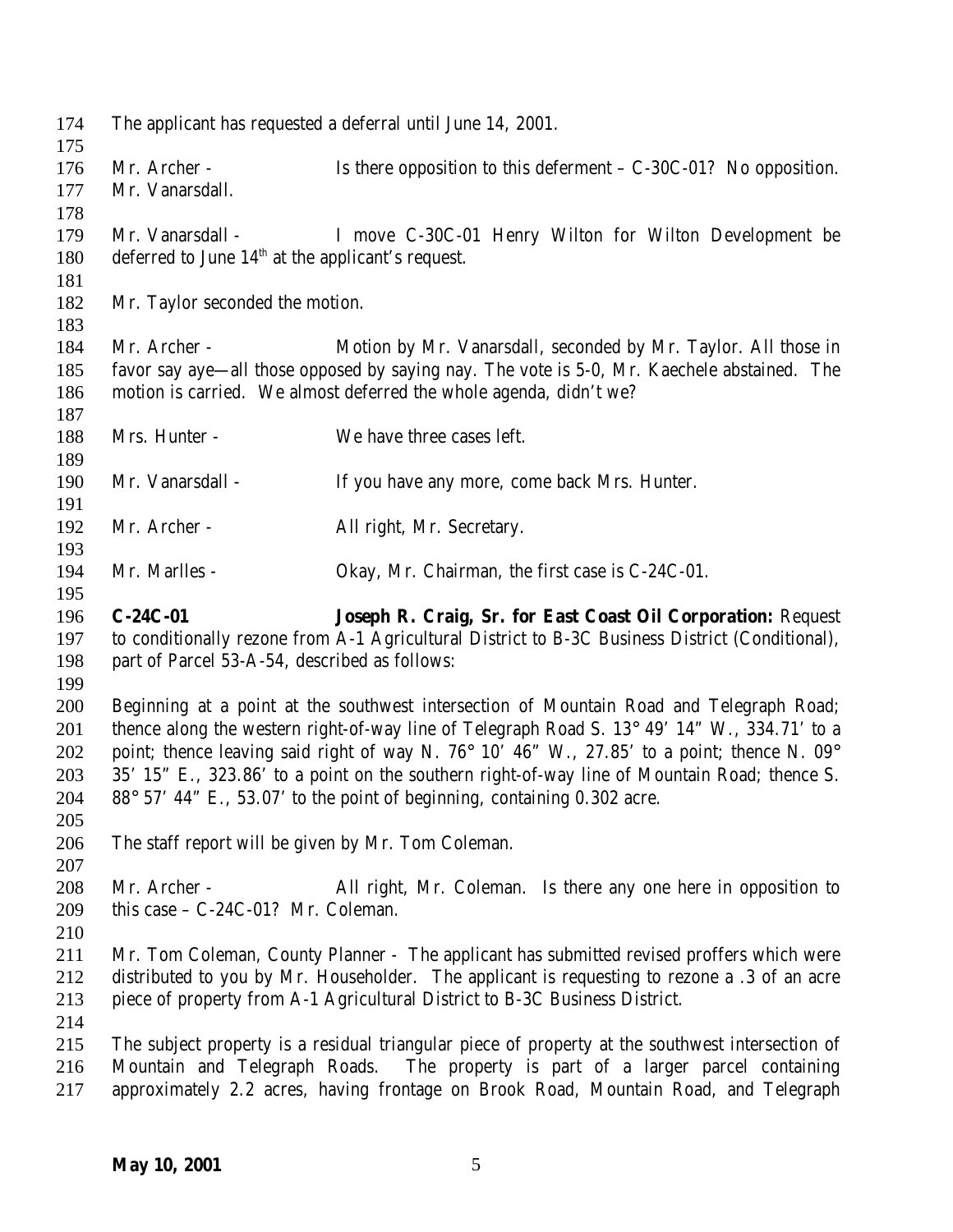Road. The remainder of the parcel, which is not subject to this rezoning application, is zoned B-3.

 A plan of development for a Howard Johnson Hotel has been filed for the southern one-acre of the parcel. During staff review of the POD, it was determined that a small portion of the proposed hotel site had A-1 zoning. The POD has been put on hold to resolve the zoning issue.

 An existing East Coast Convenience Mart is located at the southeast intersection of Brook Road and Mountain Road. To the east of the subject site are light industrial and office/warehouse businesses. The surrounding area along Brook Road consists of commercial strip development. There is a new WaWa Convenience Store under construction across Brook Road from the East Coast.

 The applicant has submitted proffers with this case that encourages any future development to be oriented away from Telegraph Road. One proffer would prohibit ingress and egress across the subject property to Telegraph Road. The second proffer prohibits any detached signage on the property proposed for rezoning.

 The requested zoning change is consistent with the surrounding area, and encourages future development be oriented towards Brook Road. The application is consistent with the 2010 Land Use Plan and existing development and is essentially a housekeeping measure. Staff recommends approval of this request. And I'd be happy to answer any questions.

 Mr. Archer - Thank you, Mr. Coleman. Did we get all of the minor modifications taken care of mentioned in the staff report?

 245 Mr. Coleman - Yes.

 Mr. Archer - Okay. We did meet to discuss this. Does anybody on the Commission have any questions concerning this, and there's no opposition? All right. Well, 249 with that, we don't have to approve these, because they're dated May  $2<sup>nd</sup>$ , I believe? 

- 251 Mrs. Dwyer Right.
- Mr. Archer I mean we don't have to waive the time limit. Okay. With that, I will move approval of C-24C-01 Joseph R. Craig for East Coast Oil Corp.
- 

Mr. Vanarsdall seconded the motion.

 Mr. Archer - Motion by Mr. Archer, seconded by Mr. Vanarsdall. All those in favor say aye—all those opposed by saying nay. The vote is 5-0, Mr. Kaechele abstained. The motion is granted.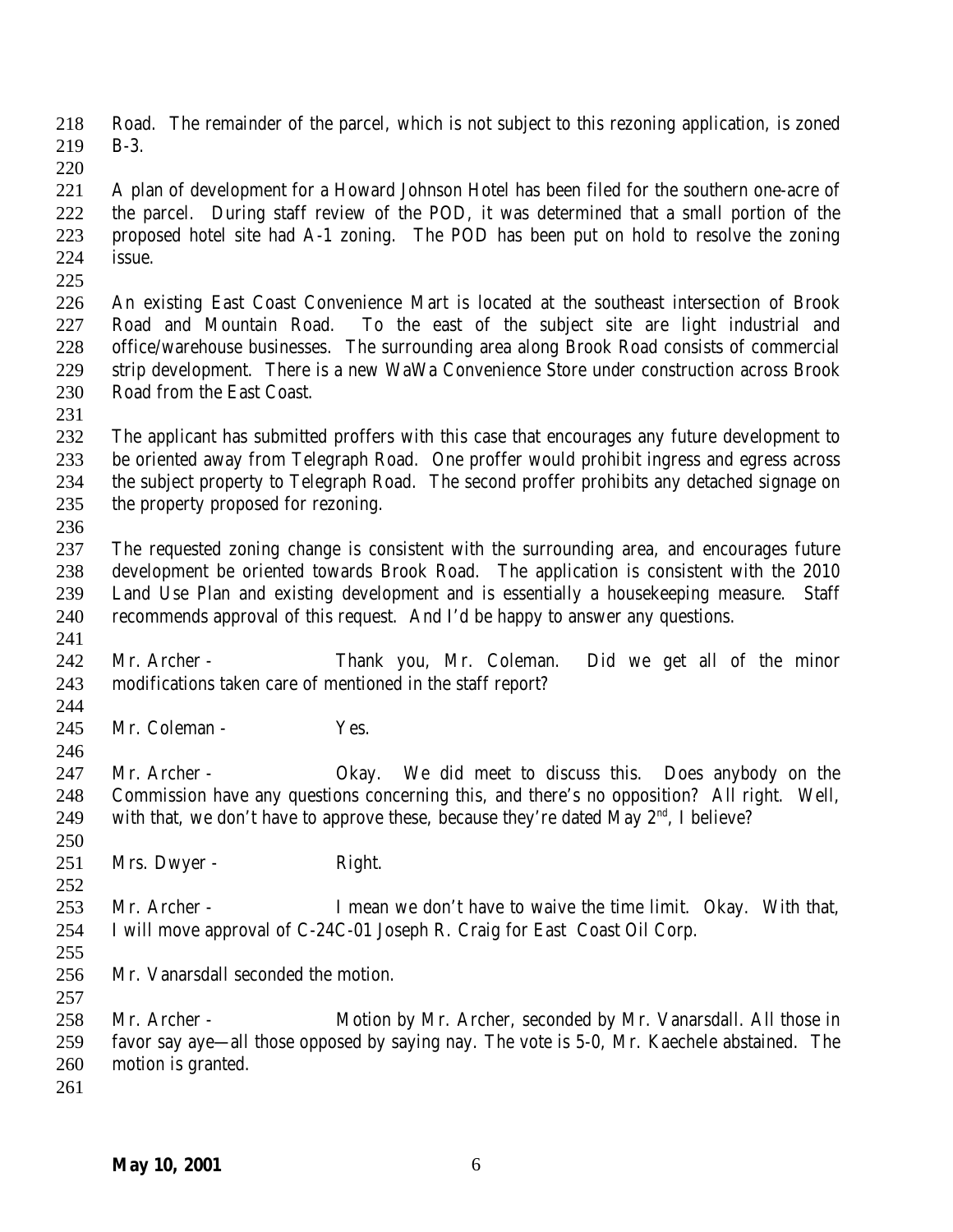REASON: Acting on a motion by Mr. Archer, seconded by Mr. Vanarsdall, the Planning Commission voted 5-0 (one abstention) to recommend that the Board of Supervisors **grant** the request because it conforms to the recommendations of the Land Use Plan; it continues a form of zoning consistent with the area; and it is appropriate business zoning in this area.

## **Deferred from the April 12, 2001 Meeting:**

 **C-18C-01 James W. Theobald for Kevin B. Spector:** Request to conditionally rezone from A-1 Agricultural District to R-3C One Family Residence District (Conditional), Parcel 57-A-33, described as follows:

 Beginning at the south line of Church Road and the east line of Guyana Drive; thence along the south line of Church Road S. 76° 42' 03" E., a distance of 217.74' to a point; thence along a curve to the right having a radius of 1171.30' and an arc length of 101.70' to a point; thence 275 departing the south line of Church Road S.  $11^{\circ}$  27' 45" W., a distance of 646.30' to a point; 276 thence S. 83° 37' 16" W., a distance of 130.03' to a point; thence N. 76° 29' 58" W., a distance of 220.00' to a point on the east line of Guyana Drive; thence along the east line of 278 Guyana Drive N. 13° 30' 02" E., a distance of  $684.57'$  to the place and point of beginning containing 5.16 acres, (224,644 sq. ft.).

- 
- Mr. Marlles The staff report will be given by Mr. Mark Bittner.

 Mr. Archer - Thank you, Mr. Secretary. Is there any one here in opposition to C-18C-01 in the Three Chopt District? We do have opposition. We'll get to you. Thank you. All right, Mr. Bittner.

- Mr. Bittner Thank you, Mr. Chairman. This case was deferred from the last meeting to allow more time to research the traffic situation on Guyana Drive. Some residents of Guyana Drive have expressed concern over traffic levels on their roadway.
- 

 The Public Works office has examined the situation. Public Works has stated that the proposed subdivision would add approximately 16 vehicles during the morning and afternoon peak traffic periods. Public Works has also said that the road network could accommodate this additional traffic. They have also field checked the area and stated that all traffic signs are in their proper location, and in good condition.

 Church Road is planned to be realigned in this area in conjunction with improvements to Cox Road to the east. Cox Road will be connected through to existing Church Road where it runs north to Three Chopt Road. You can see that here on the Land Use Plan (referring to slide). Church Road will eventually come in here, and this section of Cox Road will be constructed (referring to slide).

 Since the last meeting, however, the Public Works Office has revised the construction schedule of this project. It is now estimated that completion will take three to four years, instead of the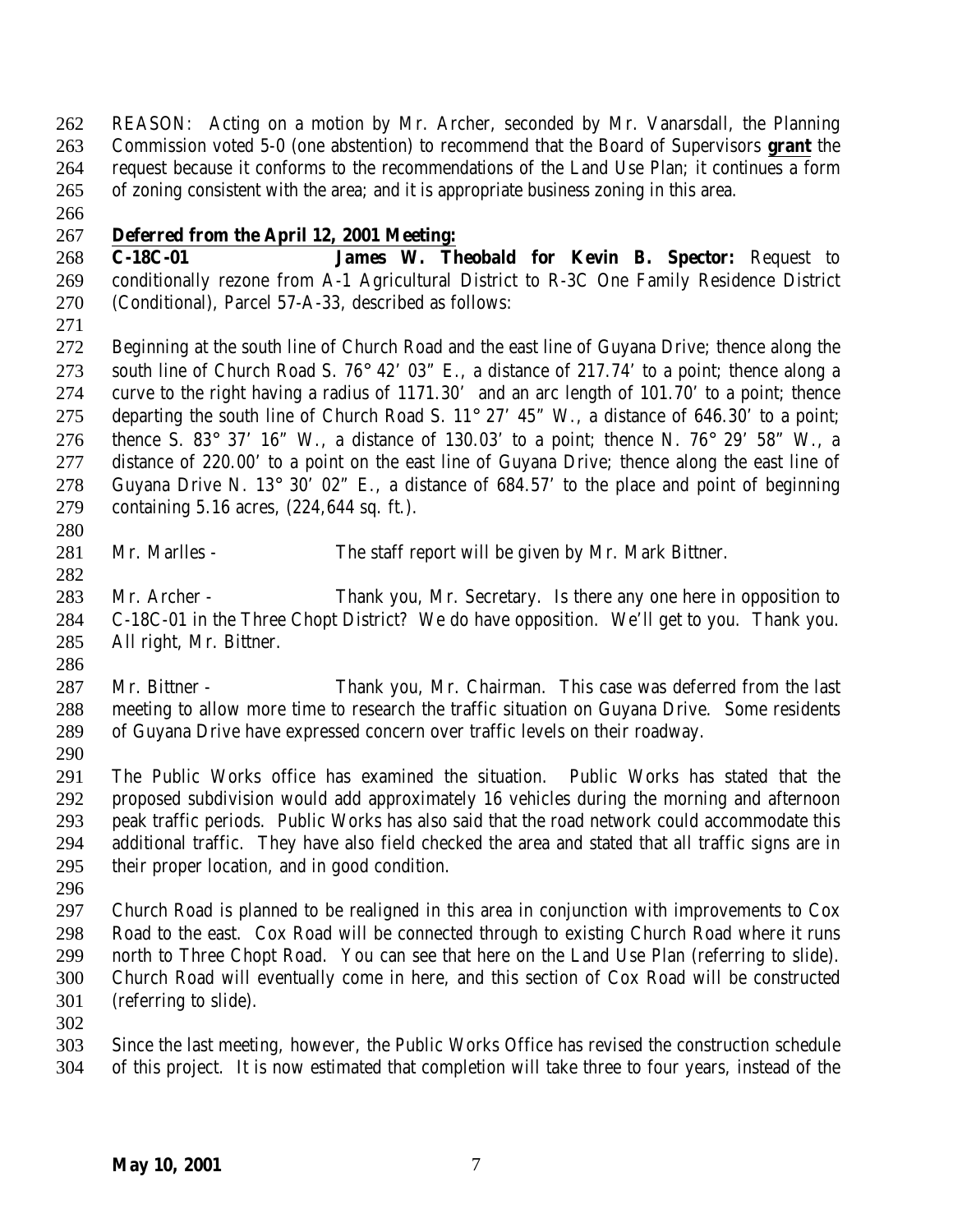| 305<br>306 | this project, which lengthens the process.         | previous two-year estimate. This is primarily because the County is seeking State funds for       |
|------------|----------------------------------------------------|---------------------------------------------------------------------------------------------------|
| 307        |                                                    |                                                                                                   |
| 308        |                                                    | When completed, it is estimated by Public Works that the current traffic level of 3,400 vehicles  |
| 309        |                                                    | per day on Guyana Drive would be reduced to below 1,000 vehicles per day.                         |
| 310        |                                                    |                                                                                                   |
| 311        |                                                    | Staff feels that the proposed zoning is consistent with the Land Use designation of this property |
| 312        |                                                    | and is compatible to several subdivisions in the vicinity. The proffers also provide some         |
| 313        |                                                    | positive items. Staff recommends approval of this application. And I'd be happy to answer         |
| 314        | any questions you may have.                        |                                                                                                   |
| 315        |                                                    |                                                                                                   |
| 316        | Mr. Archer -                                       | Thank you, sir.<br>Are there questions from the<br>Okay.                                          |
| 317        | Commission?                                        |                                                                                                   |
| 318        |                                                    |                                                                                                   |
| 319        | Mr. Bittner -                                      | I'd also like to point out that Todd Eure from Public Works is                                    |
| 320        | here as well, if there are any questions for him.  |                                                                                                   |
| 321        |                                                    |                                                                                                   |
| 322        | Mr. Archer -                                       | Mr. Bittner, in the supplemental letter that we got, it shows                                     |
| 323        |                                                    | speeding, and it shows the code violations on the back. There were 181 of one kind and two        |
| 324        |                                                    | of the other. I think that has to do with a certain amount of speed over the speed limit. Do      |
| 325        | you know which one is what here?                   |                                                                                                   |
| 326        |                                                    |                                                                                                   |
|            |                                                    |                                                                                                   |
| 327        | Mr. Bittner -                                      | No. I do not. I'm sorry.                                                                          |
| 328        |                                                    |                                                                                                   |
| 329        | Mr. Archer -                                       | Okay. I think it goes from like 1 to 9, 10 to 19, and then 19 and                                 |
| 330        | then 19 and above.                                 |                                                                                                   |
| 331        |                                                    |                                                                                                   |
| 332        | Mr. Bittner -                                      | Yes. I believe 20 miles above is considered reckless driving.                                     |
| 333        |                                                    |                                                                                                   |
| 334        | Mr. Archer -                                       | It is. That's correct. Okay. Any further questions for Mr.                                        |
| 335        | Bittner?                                           |                                                                                                   |
| 336        |                                                    |                                                                                                   |
| 337        | Mrs. Dwyer -                                       | So, the real traffic impact is negligible as I read 16 additional                                 |
| 338        | cars per day which traffic report says is not very |                                                                                                   |
| 339        |                                                    |                                                                                                   |
| 340        | Mr. Bittner -                                      | I think that's what Public Works is saying. You know, again,                                      |
| 341        |                                                    | Mr. Eure can, perhaps, add to that. But they also stated that the traffic levels currently on     |
| 342        |                                                    | Guyana probably vary as much as 16 vehicles a day, so that this wouldn't affect things all that   |
| 343        | much.                                              |                                                                                                   |
| 344        |                                                    |                                                                                                   |
| 345        | Mr. Archer -                                       | Okay. Any further questions? Thank you, Mr. Bittner.<br>Mr.                                       |
| 346        |                                                    | Taylor, do we need to hear from the applicant? We have opposition.                                |
| 347        |                                                    |                                                                                                   |
| 348        | Mr. Taylor -                                       | Yes. Mr. Chairman. I would.                                                                       |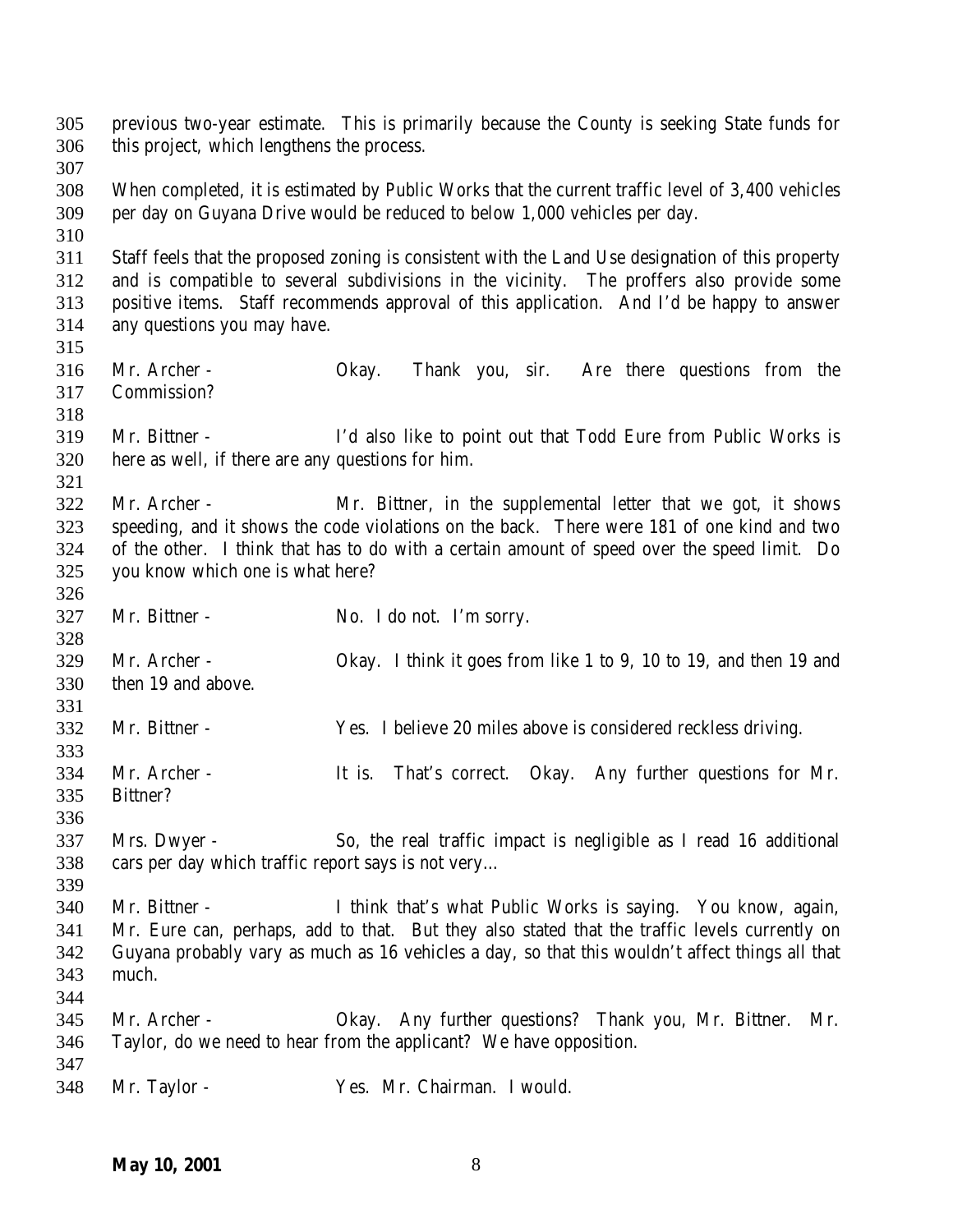| 349<br>350                                                  | Mr. Archer -          | All right. Mr. Theobald.                                                                                                                                                                                                                                                                                                                                                                                                                                                                                                                                                                                                           |
|-------------------------------------------------------------|-----------------------|------------------------------------------------------------------------------------------------------------------------------------------------------------------------------------------------------------------------------------------------------------------------------------------------------------------------------------------------------------------------------------------------------------------------------------------------------------------------------------------------------------------------------------------------------------------------------------------------------------------------------------|
| 351<br>352                                                  |                       | Mr. James W. Theobald - Good evening, Mr. Chairman, ladies and gentlemen. My name<br>is Jim Theobald. I'm here this evening on behalf of Kevin Spector.                                                                                                                                                                                                                                                                                                                                                                                                                                                                            |
| 353<br>354<br>355                                           | Mr. Archer -          | Mr. Theobald, do you need to reserve some time for rebuttal?                                                                                                                                                                                                                                                                                                                                                                                                                                                                                                                                                                       |
| 356<br>357                                                  | Mr. Theobald -        | I don't think so, Mr. Archer. I only have a very brief comments.<br>You heard the case last time. I don't have a tremendous amount to add.                                                                                                                                                                                                                                                                                                                                                                                                                                                                                         |
| 358<br>359<br>360<br>361                                    |                       | It was deferred to get the answers to some certain questions, which, I believe Mr. Bittner has<br>responded to. I think we just need to try to separate the land use issues from the cut through<br>issue. There is just absolutely no question that the residents on Guyana Drive are suffering                                                                                                                                                                                                                                                                                                                                   |
| 362<br>363                                                  |                       | from a cut through condition that puts a lot of cars through their neighborhood.                                                                                                                                                                                                                                                                                                                                                                                                                                                                                                                                                   |
| 364<br>365<br>366<br>367<br>368<br>369                      |                       | I think what you're hearing from Public Works is this modest proposal of 15 lots will not make<br>it worse. It's only going to get better when the extension of Cox Road goes through. But if<br>you look at your Land Use Plan and your zoning map, you will see that this request is<br>absolutely consistent with your Land Use Plan, and, literally, all of the surrounding zoning in<br>the area. And, in fact, the proffered conditions and the standards set forth therein, are in<br>excess of the cases around it. And, with that, I'd be happy to answer any questions.                                                  |
| 370                                                         |                       |                                                                                                                                                                                                                                                                                                                                                                                                                                                                                                                                                                                                                                    |
| 371                                                         | Mr. Archer -          | Thank you, Mr. Theobald. Are there questions?                                                                                                                                                                                                                                                                                                                                                                                                                                                                                                                                                                                      |
| 372<br>373                                                  | Mr. Theobald -        | Thank you.                                                                                                                                                                                                                                                                                                                                                                                                                                                                                                                                                                                                                         |
| 374<br>375<br>376<br>377                                    | Mr. Archer -          | All right, then we'll hear from the opposition. While you're<br>coming forward, sir, we do allow 10 minutes for each side. So, you do have 10 minutes in<br>which to speak. And, if you would identify yourself for the record, please.                                                                                                                                                                                                                                                                                                                                                                                            |
| 378<br>379<br>380<br>381<br>382<br>383<br>384<br>385<br>386 | Mr. Michael Compton - | Yes. My name is Michael Compton, and I was here last month.<br>So some of you may remember my eloquent manifesto against this proposal. I simply would<br>say, again, that words that have become almost clique today, simply because something can be<br>done, doesn't mean it should be done. Certainly, this is in accord with the Land Use Plan, and<br>certainly it is in accord with what a lot of other subdivisions are doing. Despite some<br>overcrowding issues with the schools, that I mentioned last week (sic), but the fact is, that we<br>have over 200 percent the traffic on Guyana Drive that it is rated for. |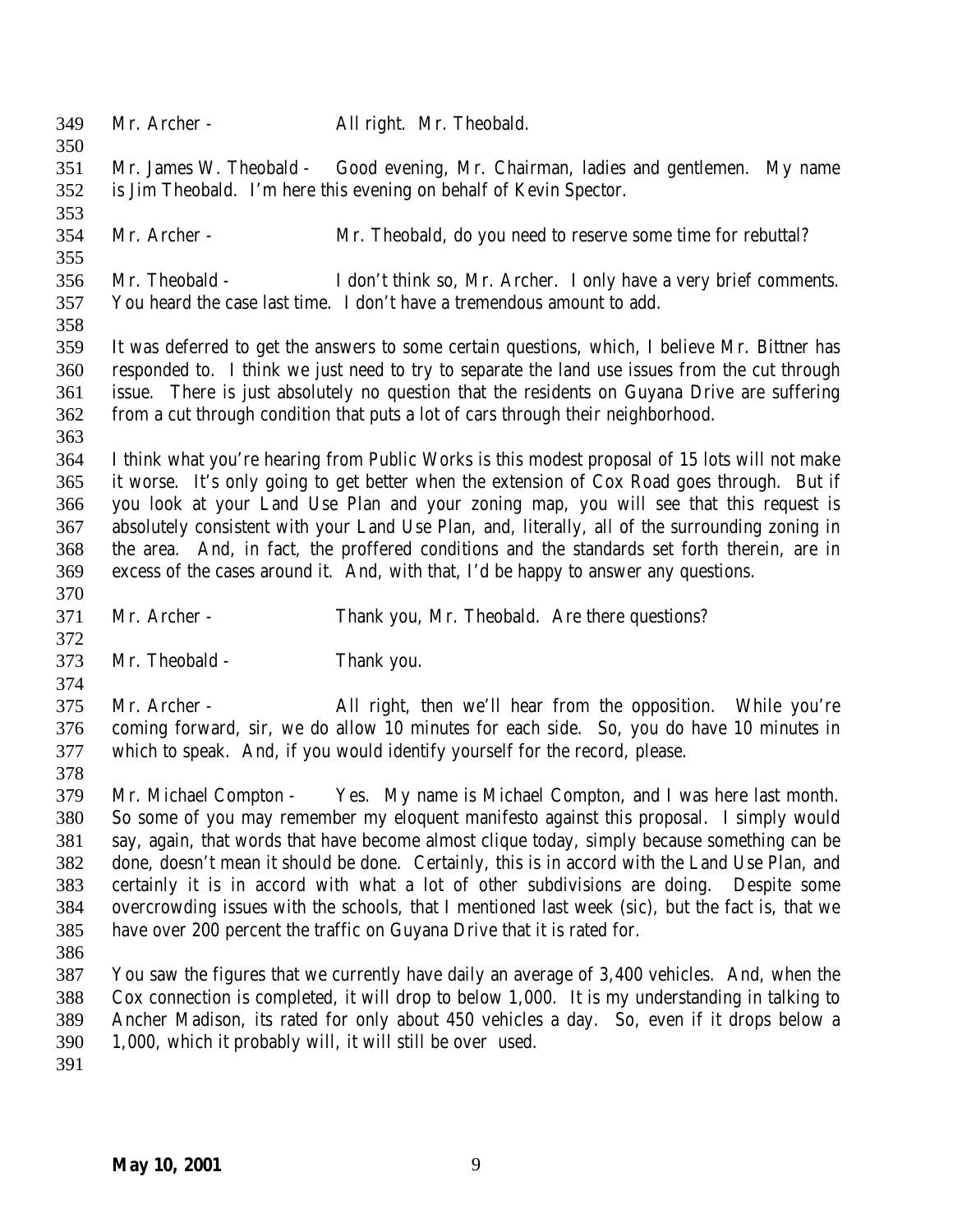My only point, it's probably unreasonable to ask Kevin Spector to wait three to four years, or a decade, or however long its going to take with the Cox connection to take place if it ever does. But the fact remains that Guyana Drive is much busier than it needs to be. And our schools are, in fact, overcrowded that you saw in the original proposal. 

 I agree that this is consistent with what we're doing in Henrico County. But, I don't think that it is necessarily reason that it should be done or should be done now. And, that is all. 

400 Mr. Archer - Are there questions for Mr. Compton before he takes his seat? Okay. Any rebuttal, Mr. Theobald?

| 403<br>404               | Mr. Theobald -                                                                                                                                                                                                                   | I don't think so.                                                                                                                                                          |
|--------------------------|----------------------------------------------------------------------------------------------------------------------------------------------------------------------------------------------------------------------------------|----------------------------------------------------------------------------------------------------------------------------------------------------------------------------|
| 405                      | Mr. Archer -                                                                                                                                                                                                                     | All right.                                                                                                                                                                 |
| 406                      |                                                                                                                                                                                                                                  |                                                                                                                                                                            |
| 407<br>408               | Mr. Taylor -                                                                                                                                                                                                                     | I have a question, Mr. Chairman,                                                                                                                                           |
| 409<br>410               | Mr. Archer -                                                                                                                                                                                                                     | Just a minute. We have other opposition.                                                                                                                                   |
| 411<br>412<br>413        | Ms. Helen Mclaughlin -<br>property.                                                                                                                                                                                              | Yes. I'm Helen Mclaughlin. I live at 2819, right next to this                                                                                                              |
| 414<br>415               | Mr. Archer -                                                                                                                                                                                                                     | I'm sorry. Would you say your name again, please?                                                                                                                          |
| 416<br>417               | Ms. Mclaughlin -                                                                                                                                                                                                                 | Helen Mclaughlin.                                                                                                                                                          |
| 418<br>419               | Mr. Archer -                                                                                                                                                                                                                     | Thank you.                                                                                                                                                                 |
| 420<br>421<br>422<br>423 | Ms. Mclaughlin -<br>My main concern, since I am right next to the property, I'm<br>concerned about drainage runoff. Also, I don't really know how much this is going to affect<br>my property. But, I am concerned that it will. |                                                                                                                                                                            |
| 424<br>425<br>426        |                                                                                                                                                                                                                                  | Also, the houses generally face Guyana. And, apparently, these houses are going to back onto<br>Guyana? I don't think that's going to look very nice for the whole street. |
| 427<br>428               | Mrs. Dwyer -                                                                                                                                                                                                                     | The sides are going to be against the road, not the rear.                                                                                                                  |
| 429<br>430               | Ms. Mclaughlin -                                                                                                                                                                                                                 | The sides?                                                                                                                                                                 |
| 431<br>432               | Mrs. Dwyer -                                                                                                                                                                                                                     | Yes. Side yard.                                                                                                                                                            |
| 433<br>434               | Ms. Mclaughlin -                                                                                                                                                                                                                 | Okay. Not the back?                                                                                                                                                        |
| 435                      | Mrs. Dwyer -                                                                                                                                                                                                                     | As I look at the layout, has that been proffered?                                                                                                                          |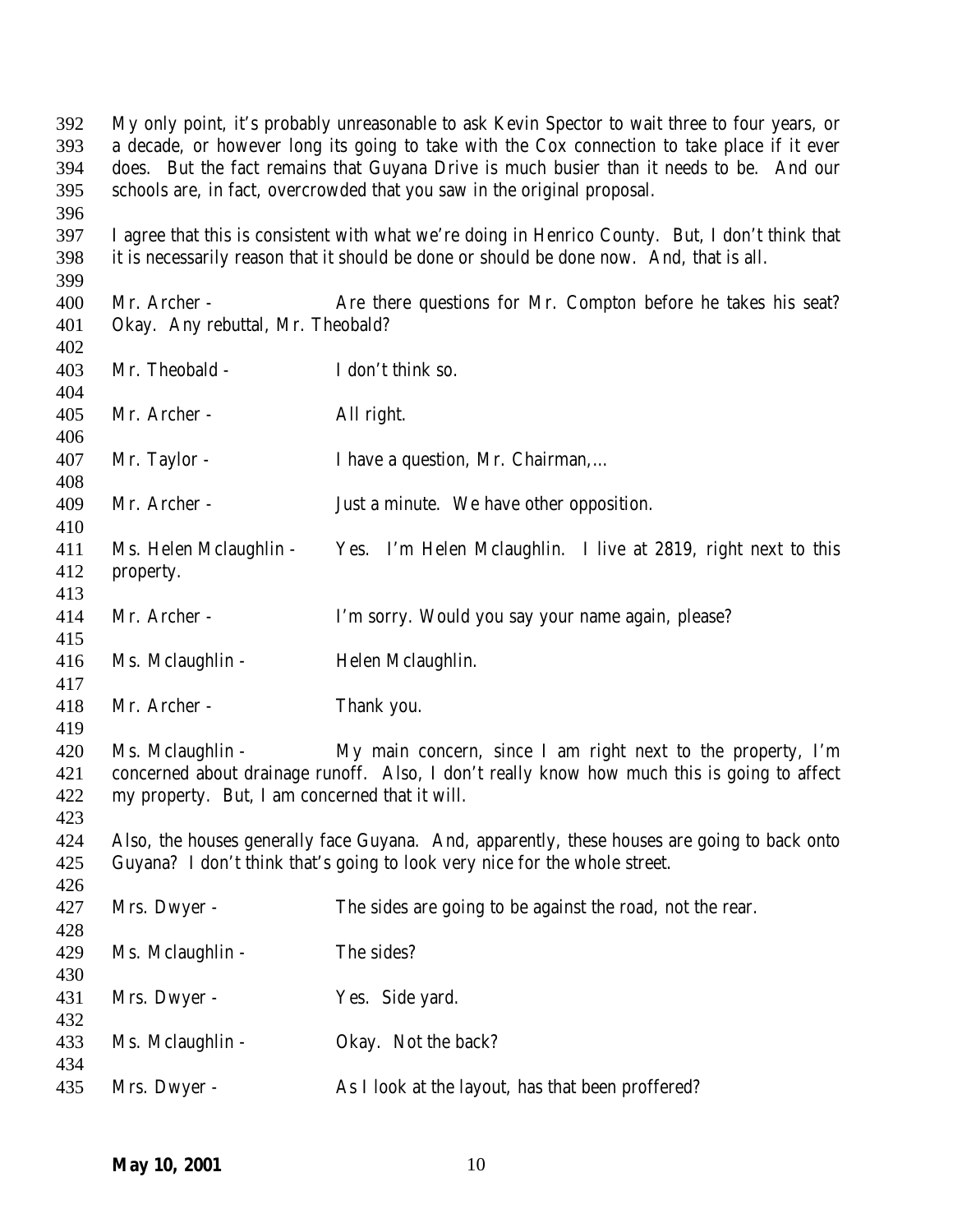Mr. Theobald - Yes ma'am. 438 Ms. Mclaughlin - Actually, this is changed from what I...Okay. Well, that probably is a little bit better. I just felt like it was an awful lot of houses to put in that small area, also. I'm not really opposed to there being houses there, because I know that you know you want to do something with the land that's, you know, going to be a profit. And I want to be a good neighbor also. Do you plan to put any separation like fencing or anything around the houses, or is it just going to back up to the existing houses? Mr. Theobald - Would you like me to respond? Mr. Archer - If you like, Mr. Theobald. Go right ahead. Ms. Mclaughlin - They're going to be very close to my house. You know, I don't own the property, so I realize that's not a whole lot I can do about that. But, its going to be like 18 feet or 15 feet from my house, so. Mr. Archer - Go ahead, sir. Mr. Theobald - Yes, Mr. Chairman. There was a proffer and a reworking of this plan with input from staff. Whereas, at one point, homes either had their rear yards facing Guyana Drive, or possibly their front yards facing Guyana Drive. This plan was devised which has a lot of very positive aspects. For one thing, rather than homes facing Guyana Drive, and having individual driveway cuts also trying to access Guyana Drive, you have a cul-de-sac, and you have a potential stub road that will, hopefully, with the development, based on this plan, would set up development next door to provide for connection to future Cox, and a very efficient traffic flow. I don't believe that there will be a requirement that all lot owners fence their property. But, we are trying to maintain some of the significant vegetation along Guyana Drive as some additional protection, and hope we can do that. As well as, we've added additional buffer, as you know, in addition to the required yard requirements along Church Road. And I believe without peaking, again, at the staff report, that staff did not indicate any particular drainage issues. And, obviously, what we have to do when we go through subdivision process is provide drainage calculations to the staff. And we're not allowed to divert any more water that goes in your direction or over your lot than prior to development. If that's the case, we have to retain it; slow release, etc. Those are County guidelines that will be enforced at the time of subdivision. Did that answer it for you, ma'am?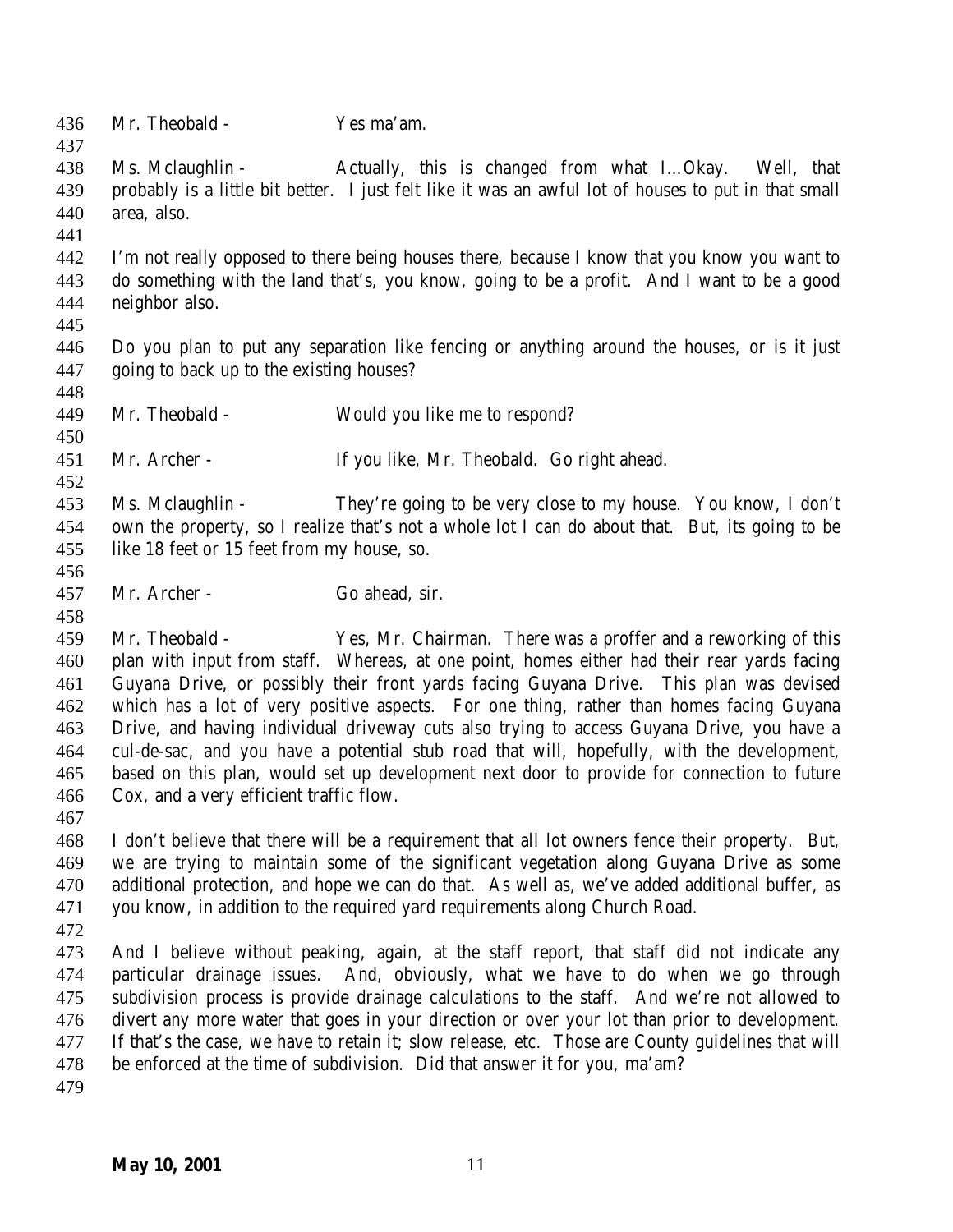Ms. Mclaughlin - That's pretty much, I think. Mr. Theobald - Okay. Mr. Archer - Thank you, Mr. Theobald. Mr. Taylor - Mr. Theobald, before you leave, just one question that I had to clarify this. Item 4 of the proffers indicates that there will be a 25-foot landscaped buffer provided along Church Road. Has there been a specification as to the buffer setback on Guyana? Mr. Theobald - There has not been an actual buffer. You do have your side yard setbacks based on County ordinance. There is not a "landscaped buffer" per se, but it is our hope that when we get in there that we can preserve most of what's in there in terms of existing vegetation. Mr. Taylor - I think there was also some discussion with the developer that he would try, as far as he could, to put some landscaping along the side yard so that the houses along Guyana, which, I believe, Mrs. Mclaughlin faces on Guyana, would be looking at some kind of visual break, either a background fence, or some landscaping to soften it. Mr. Theobald - I believe you have had those discussions with the developer. Mr. Taylor - I think that was his intention. I don't know if he's here, tonight, or discussed this with you? Mr. Theobald - He is. Yes sir. And, for the record, he's confirmed that. Mr. Taylor - That would considerably soften it along Guyana for Mrs. Mclaughlin. Mr. Archer - All right, is there any further discussion? Thank you, Mr. Theobald. All right, Mr. Taylor. Mr. Taylor - Mr. Chairman, the last time, I wanted to defer this to look at the traffic issues. We referred that to our traffic engineers. And I'm delighted with the help that both the Traffic Engineers and the Police Department have provided in terms of the report from Deputy Chief Middleton that shows the speeding tickets to be 181. And I think that's from zero to 10 to over 10, and three for reckless driving. And there was only one accident during that year on Guyana. Their efforts at patrolling are obvious. And they expressed to us that they would equal their past efforts and/or intensify them. So, I'm convinced that, while there is traffic there, that its under control to the extent that it can be. And I don't know, with the pace of construction, taking place over several years, and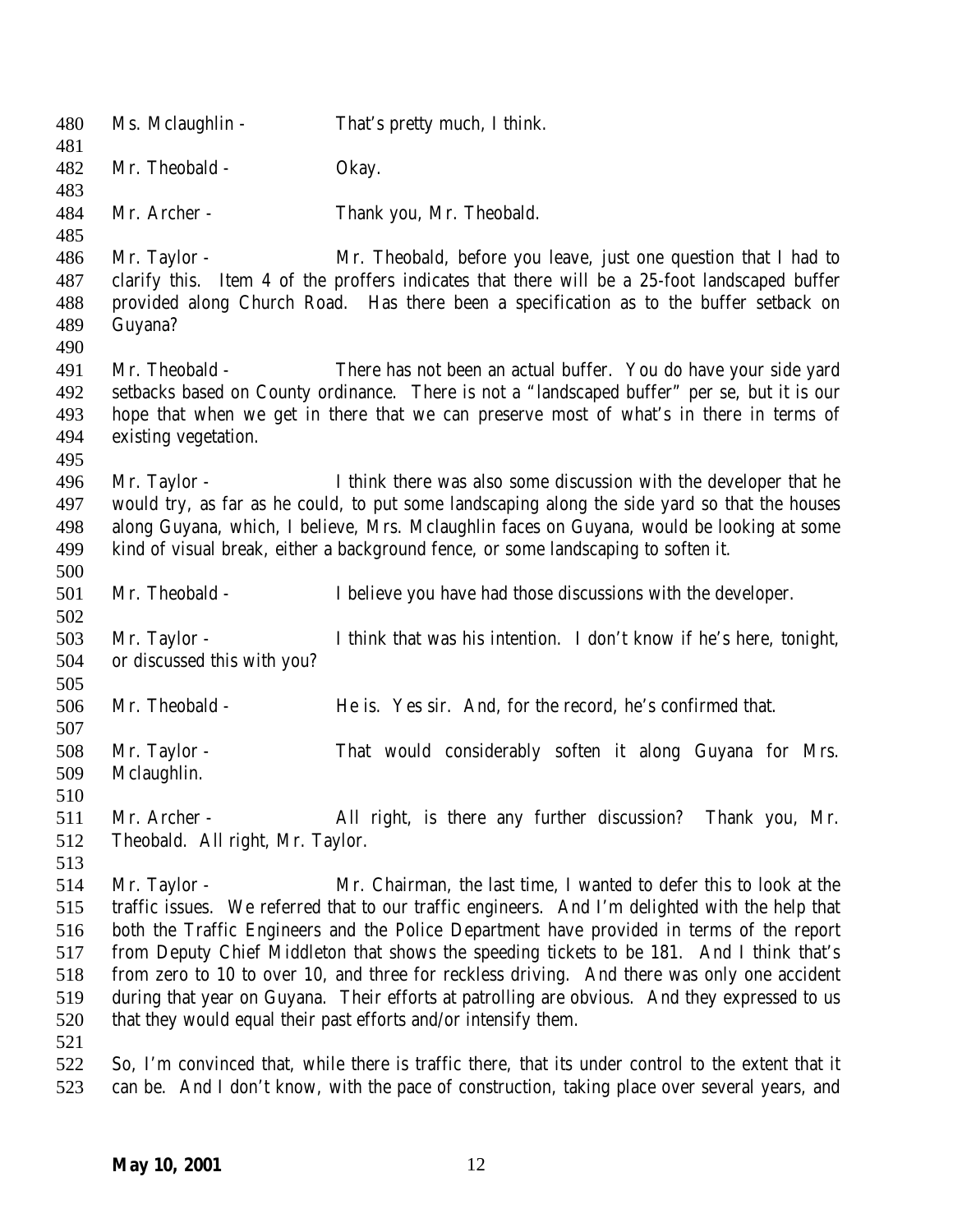the construction of Cox Road taking place over several years, just exactly what the juxtaposition of traffic on those additional roads are? But I would say, its going to be equal, or slightly in excess, of what we have now. And, eventually, the load will shift to Cox Road as it becomes relocated. So, looking at that, and the other factors, I move approval on Case C-18C-01. Mrs. Dwyer seconded the motion. Mr. Archer - Motion by Mr. Taylor, seconded by Mrs. Dwyer. All those in favor say aye—all those opposed by saying nay. The vote is 5-0, Mr. Kaechele abstained. The motion is granted. 537 Mr. Compton - May I ask a question? Mr. Archer - Well, sir, actually, the case is over. If it's brief, you can come up and ask a question. 542 Mr. Compton - Again, from staff, again, the report I have says that currently the elementary and high schools are over capacity, and could not accommodate the students from the request. How seriously is that going to be taken? Mr. Archer - Mr. Secretary, would you like to answer that? Mr. Marlles - Sir, the school staff provides that information. I don't know, based on the information I have, how overcrowded the schools are. They are aware, though, of this development, and do take this information into account in planning for the upcoming year. Whether there's a; I mean, I don't know what the exact impact is going to be on the local schools. But, the School Administration is aware of this development, and will make the necessary modifications that they have to in the coming school year to accommodate the children. Mr. Compton - What does the word, "capacity" mean? I mean this school is built, is it not, for a certain capacity? Mr. Marlles - They are. But there's a range. It's not an exact number. I mean they can add additional children up to a certain point. That number really fluctuates really from year to year. They do not know until the fall of the year, exactly, how many students they have to deal with. But, there is a certain range there. And what they're alerting us to is that they're nearing that capacity. Mr. Compton - They're passed the capacity, sir. Not near it. They're passed it.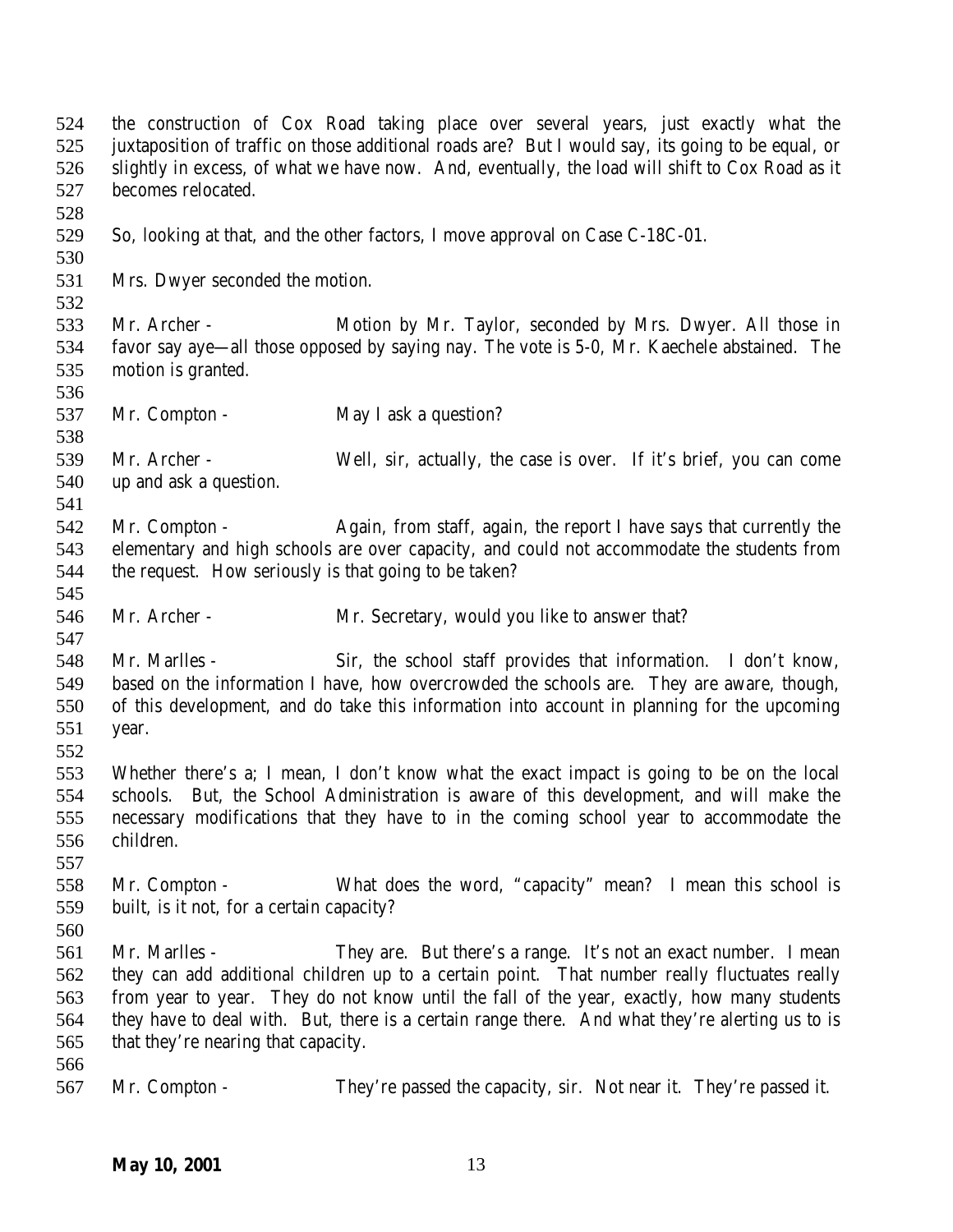Mr. Marlles - Well, they still are aware of the students that are coming from this development, and will make whatever changes they need to accommodate the new students coming in. Mr. Archer - All right. Thank you, sir. Thank you, Mr. Marlles. Next case. REASON: Acting on a motion by Mr. Taylor, seconded by Mr. Dwyer, the Planning Commission voted 5-0 (one abstention) to recommend that the Board of Supervisors **grant** the request because it conforms to the recommendations of the Land Use Plan; it represents a logical continuation of the one-family residential development which exists in the area; and it reflects the type of residential growth in the area. **C-28C-01 Reginald Dean Barnett for Fern W. Thompson:** Request to amend proffered conditions accepted with rezoning case C-17C-92, on Parcel 180-1-A-17, containing approximately 0.53 acre, located at the intersection of New Osborne Turnpike and Old Osborne Turnpike (6009 New Osborne Turnpike, Marion Hill Subdivision). The amendments are related to Proffers 2 and 4 pertaining to permitting major transmission repair and hours of operation to the public respectively. Mr. Marlles - The staff report will be given by Mr. Bittner. Mr. Archer - Thank you, Mr. Secretary. Is there any one here in opposition to C-28C-01. No opposition. Mr. Bittner. Mr. Bittner - Thank you, Mr. Chairman. This proposal would amend existing proffers to allow the operation of a transmission shop in a vacant auto repair building on Route 5. The applicant is also proposing new language relating to hours of operation. The current hours are limited by proffer to 7:00 a.m. to 7:00 p.m. Monday through Saturday. The applicant is not proposing expansion of these hours. He is proposing that the proffer be reworded to state that, "Hours of operation **to the public** shall be limited to 7:00 a.m. to 7:00 p.m. six days a week, Monday through Saturday." The intent of this change is to clarify that the business owner or employees may be on the site or in the building during non-business hours. Although the business would be closed to the public, the owner or employees would be able to perform work on automobiles or other tasks relating to the business. Staff does not object to this, provided that non-business hour activities do not generate negative impacts, especially noise impacts on surrounding property. The applicant could consider proffering that all non-business hour activities would take place inside the building with doors closed. The applicant could also consider prohibiting deliveries or trash pick up during non-business hours, and, perhaps, prohibiting all activities onsite on Sundays.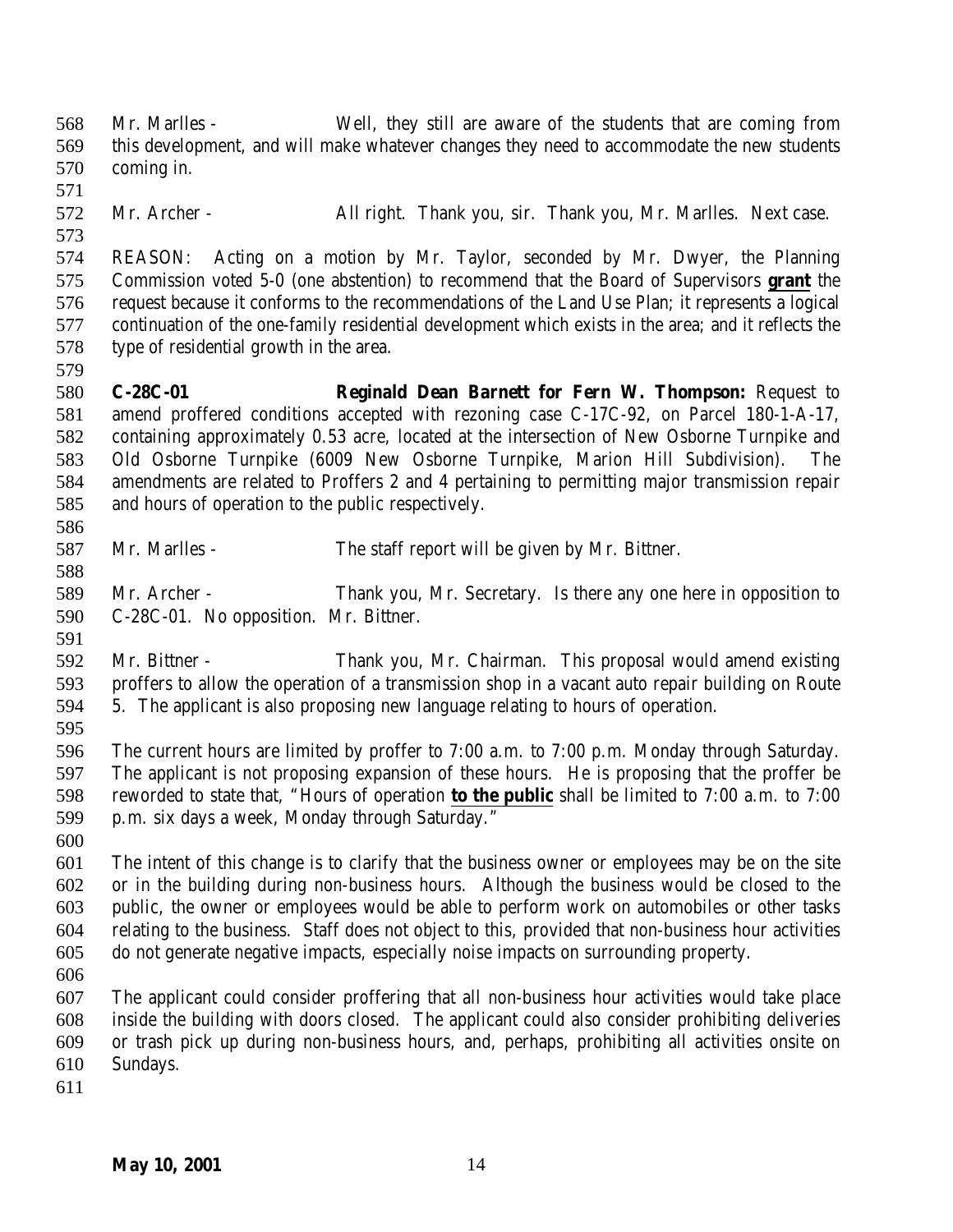In addition, the applicant could consider requiring all vehicle repair to be performed indoors, even during business hours. This would help to limit potential noise impacts.

 Staff does not object to this proposal, because the potential negative impacts appear to be limited. The closest residences are a significant distance away. As long as any non-business activity were to take place inside, potential noise impacts could be diminished.

 The Route 5 corridor is a designated scenic corridor on the 2010 Land Use Plan. The purpose of this designation is to recognize the historic significance and scenic and recreational value of Route 5.

 Because of this, the applicant should also consider providing the following to limit the negative impacts and improve the aesthetics of the site. Those items are: installation of new landscaping on the site; Prohibition of standard chain-link fencing; Prohibition of outside vehicle service and repair; Prohibition of outside storage of parts and supplies; Touching up of the building, especially the garage doors; The provision of shoe-box lighting, no greater than 20 feet in height; and, finally, a prohibition on any public address systems on the site.

That concludes my presentation. I'd be happy to answer any questions you may have.

Mr. Archer - Thank you, Mr. Bittner. Any questions from the Commission?

 Mr. Jernigan - Yes sir. Mr. Bittner. We discussed earlier on the landscaping that falls in the easement. 

 Mr. Bittner - Correct. We did find out, there are two landscape islands, and you can probably see them better on this here (referring to slide). Here and here (referring to slide). And we also have some photos of them. This is the one that's along Route 5, the smaller one. This is the larger one which is right at the tip of the most southern edge of the property (all referring to slide).

 Most of the landscape island area, we actually discovered, is actually within right of way. It is not on the property. Now, that doesn't mean that we could not, perhaps, plant in those. We would just need to get approval from not only the County, but in this case, VDOT, because Route 5 is a state route. But, again, we've done similar type work in the West Broad Street Overlay District, I believe. And, I think we could probably work with the agencies and the applicant to, perhaps, get some landscaping put on those islands.

 Mr. Jernigan - So, we'll change the 90 days, because, first of all, we can't get it through VDOT that quick. And, plus, as he discussed earlier, its going into the summer months now. We'd be better to do it in the later part of the year.

 Mr. Bittner - Right. Correct. We had suggested a potential timeframe for that to the applicant. But, I understand, sometimes when VDOT is involved, that it does take a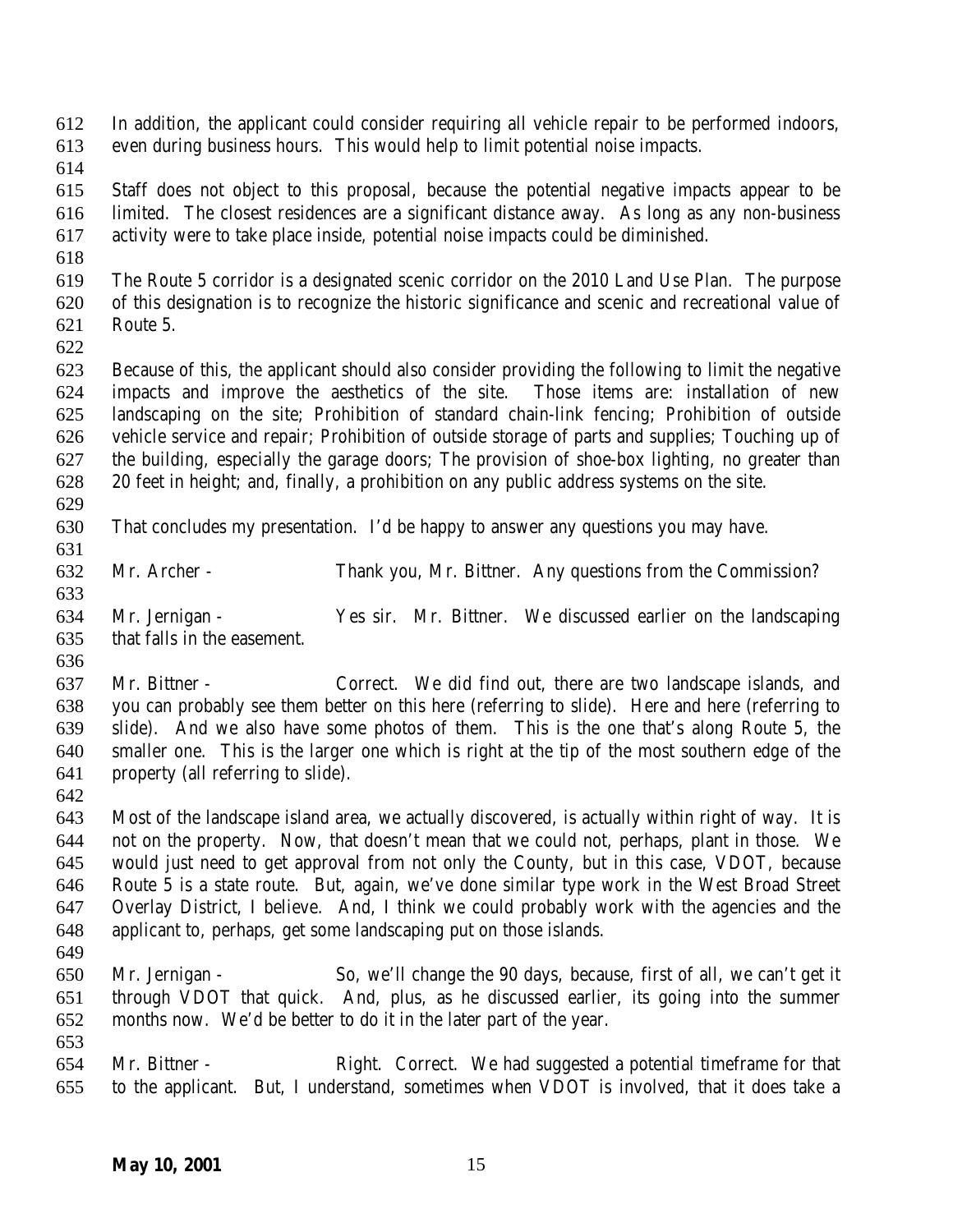little bit longer. And, again, you are correct, that the fall months tend to be the best planting time for new landscaping. Mr. Jernigan - And also No. 17, the shoebox lighting. Mr. Bittner - Yes sir. Mr. Jernigan - That's going to be too much for him to do. Mr. Bittner - Yes sir. Mr. Jernigan - He's renting that property, not buying it. Mr. Bittner - Right. Mr. Jernigan - Shoebox lighting is going to be expensive. Can we strike that? Mr. Bittner - Well, yes. And, actually, these were suggestions by staff. They have not been put in the form of a proffer yet by the applicant, so there's nothing to strike on that at this time. Mr. Jernigan - Well, we won't consider No. 17 then. Mr. Bittner - Okay. Mrs. Dwyer - Is there a document that we could have that lists these? Mr. Bittner - Well, they're in the staff report. I can give this out to you. Mrs. Dwyer - No. 17 is not in the staff report. Mr. Bittner - What I'm handing out now is actual suggested legalistic proffer language that I shared with the applicant. It mirrors what is in the staff report, although the wording is more concise, more correct. Mr. Vanarsdall - Mr. Chairman, may I ask a question? Mr. Archer - Certainly, Mr. Vanarsdall. Mr. Vanarsdall - I guess the only question I have is, "What has taken place since 1990 to May 1992, that would allow to delete the proffer that says, 'No transmission repair?'" If it was put on there for a reason then, what has changed in the last few years that would be to do it?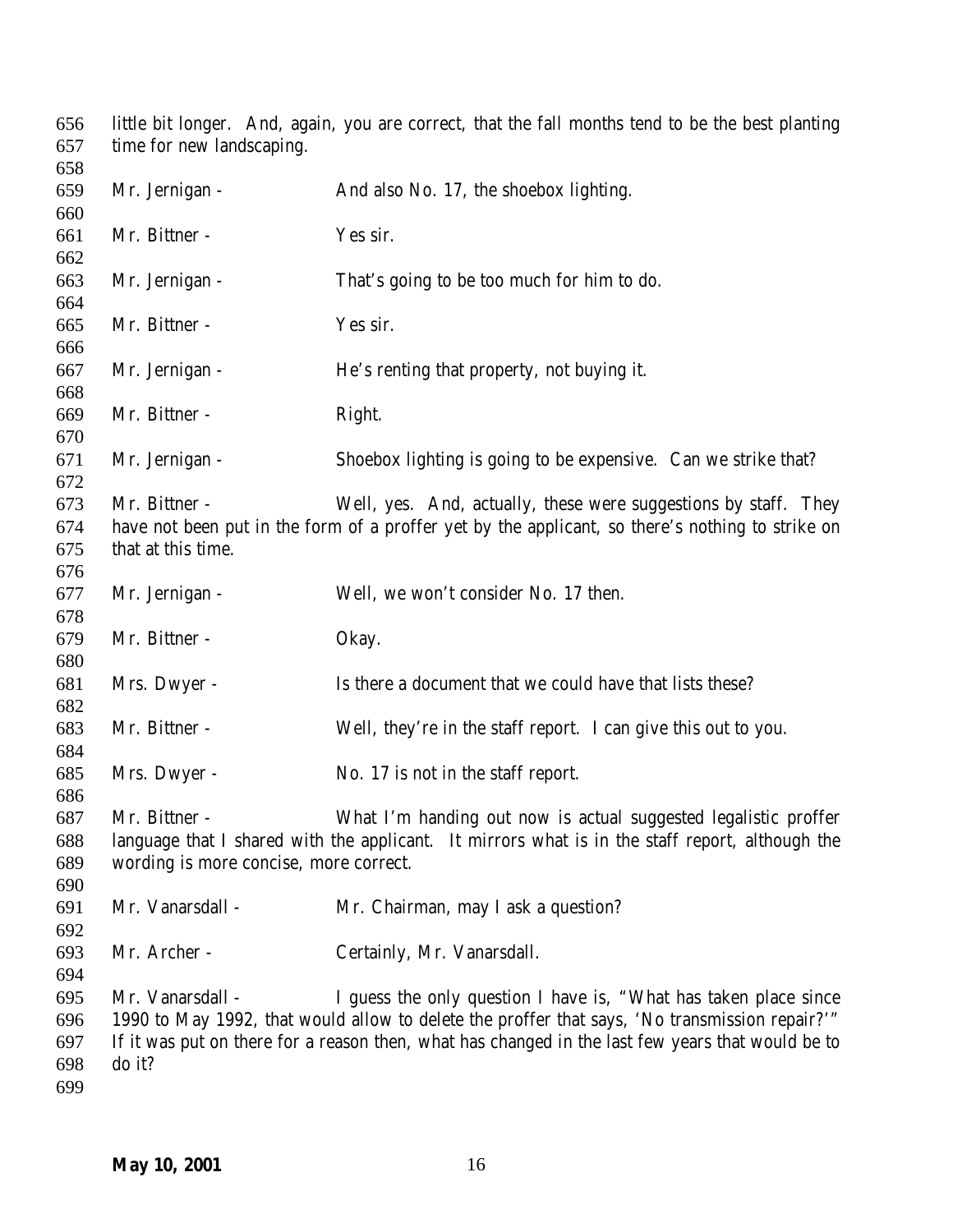| 700<br>701 | Mr. Bittner -<br>quite awhile.                       | The only major change, I think, is that, its been sitting empty for                               |
|------------|------------------------------------------------------|---------------------------------------------------------------------------------------------------|
| 702        |                                                      |                                                                                                   |
| 703        | Mr. Vanarsdall -                                     | It really won't be anybody's objection or anybody's way now?                                      |
| 704        |                                                      |                                                                                                   |
| 705        | Mr. Bittner -                                        | Well, there is some concern by people that a transmission shop                                    |
| 706        |                                                      | can have more impact than typical auto service repair operation. But, again, the closest          |
| 707        |                                                      | residence is about 250 feet away. The next closest, I believe, is 400 feet. And, if the           |
| 708        |                                                      | proffered conditions were put in place, I think it would be preferable, especially along Route    |
| 709        |                                                      | 5, to have an operating business, as opposed to a building that's falling into disrepair.         |
| 710        |                                                      |                                                                                                   |
| 711        | Mr. Vanarsdall -                                     | Well, it must not be a problem. We don't have any opposition, do                                  |
| 712        | we?                                                  |                                                                                                   |
| 713        |                                                      |                                                                                                   |
| 714        | Mr. Jernigan -                                       | Mr. Vanarsdall, I think what happened, in the earlier years, that                                 |
| 715        |                                                      | they were worried about too many cars being parked out there.                                     |
| 716        |                                                      |                                                                                                   |
| 717        | Mr. Vanarsdall -                                     | That's what I thought.                                                                            |
| 718        |                                                      |                                                                                                   |
| 719        | Mr. Jernigan -                                       | Where people just had them fixed, but didn't pick them up.                                        |
| 720        |                                                      |                                                                                                   |
| 721        | Mr. Vanarsdall -                                     | A lot of times that happens. They're not screened. I figured                                      |
| 722        |                                                      | that's what it was. Thank you. I don't have any objection to it.                                  |
| 723        |                                                      |                                                                                                   |
| 724        | Mr. Jernigan -                                       | Yes. I think that's what it was.                                                                  |
| 725        |                                                      |                                                                                                   |
| 726        | Mrs. Dwyer -                                         | Is it appropriate to ask a question?                                                              |
| 727        |                                                      |                                                                                                   |
| 728        | Mr. Archer -                                         | Certainly, it is, Mrs. Dwyer.                                                                     |
| 729        |                                                      |                                                                                                   |
| 730        | Mrs. Dwyer -                                         | Are you finished?                                                                                 |
| 731        |                                                      |                                                                                                   |
| 732        | Mr. Jernigan -                                       | Yes. Go ahead.                                                                                    |
| 733        |                                                      |                                                                                                   |
| 734        | Mrs. Dwyer -                                         | As far as the chain-link fencing is concerned, would there be a                                   |
| 735        |                                                      | need to have any chain-link fencing along Route 5. As you mentioned, this is a scenic             |
| 736        |                                                      | roadway. Even it were vinyl clad, it seems to me that the chain-link fence, if possible, could    |
| 737        | be eliminated from the Route 5 side of the property. |                                                                                                   |
| 738        |                                                      |                                                                                                   |
| 739        | Mr. Bittner -                                        | The applicant can maybe give you some more information. But                                       |
| 740        |                                                      | he and I have discussed that, and I believe his plan is only to put it on the non-Route 5 side of |
| 741        |                                                      | the building. Maybe if I can go to the Land Use Map here (referring to slide).                    |
| 742        |                                                      |                                                                                                   |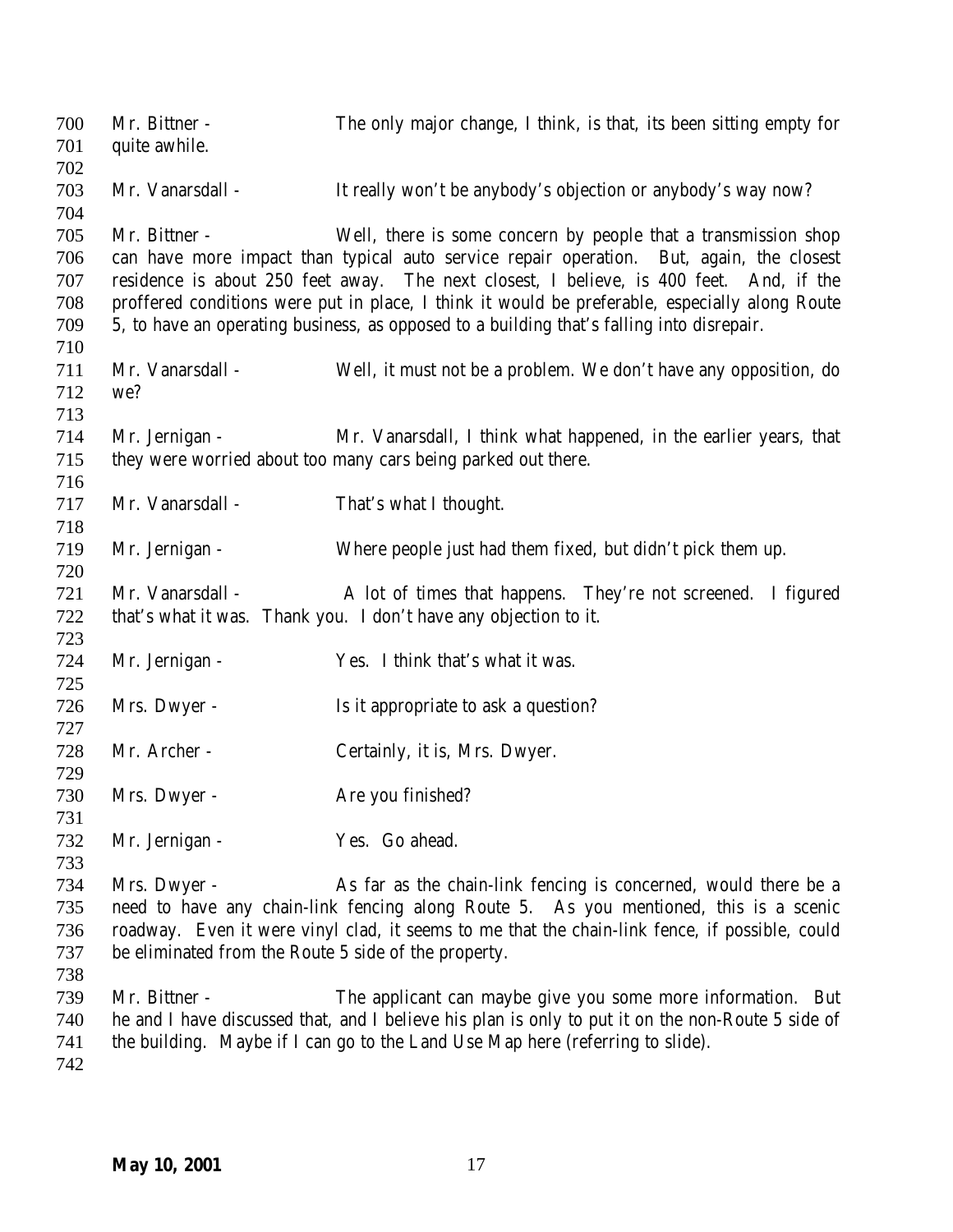I believe he wanted to fence off this area (referring to slide) right in here to the east side. And then he was going to have no fencing on Route 5, but he can address that when he gets up. 746 Mr. Jernigan - That's all I had. Mrs. Dwyer - I had one more question of Mr. Bittner. I was just trying to puzzle through some of the potential enforcement issues that the County may face in the future. Looking at "Non-business activity can be conducted after hours." So, how would we define, "non-business transmission service?" Would it have to be an employee working on your own car, or an employee working on a friend's car for money on the side? Would that be considered "business activity?" Mr. Bittner - We have not made any final ruling on this. But the general rule of thumb has been, when we have a proffer limiting the hours of operation, that those limits apply to the public. If the owner of the business wanted to be there beyond those hours of operation, that would not be in violation of a proffer. I explained that to the applicant. But, I also said, "Just so everybody is clear on what it is you want to do, you might want to consider some proffer language that states that." But, generally, when we have conditions limiting the hours of operation, that means that the business cannot be open to the public beyond those hours. But, if the business operator or owner is onsite, we don't enforce anything. Mrs. Dwyer - So, then, business work could be done. But, people couldn't come on the property during those hours other than employees? Mr. Bittner - Correct. Mrs. Dwyer - Okay. So, you could still have, you know, if they wanted to work late, to catch up on some work that was overdue, they could certainly work late into the night. Did we prohibit it on Sundays? But, just that if the brother-in-law's car is being worked on, then he couldn't come pick up the car after those hours? That would be the limitation. Mr. Bittner - Correct. I'd also like to point out that, if there ever was, let's say, a noise problem during those hours, I think we would pursue that and see what we could do to try and rectify the situation. But the intent is not to allow any activity that might generate noise or other negative impacts during non-business hours. But, the major intent is to not open it to the public. Mrs. Dwyer - And, No. 10 really takes care of that. No. 10 on your list, which 784 says, "...has to be inside."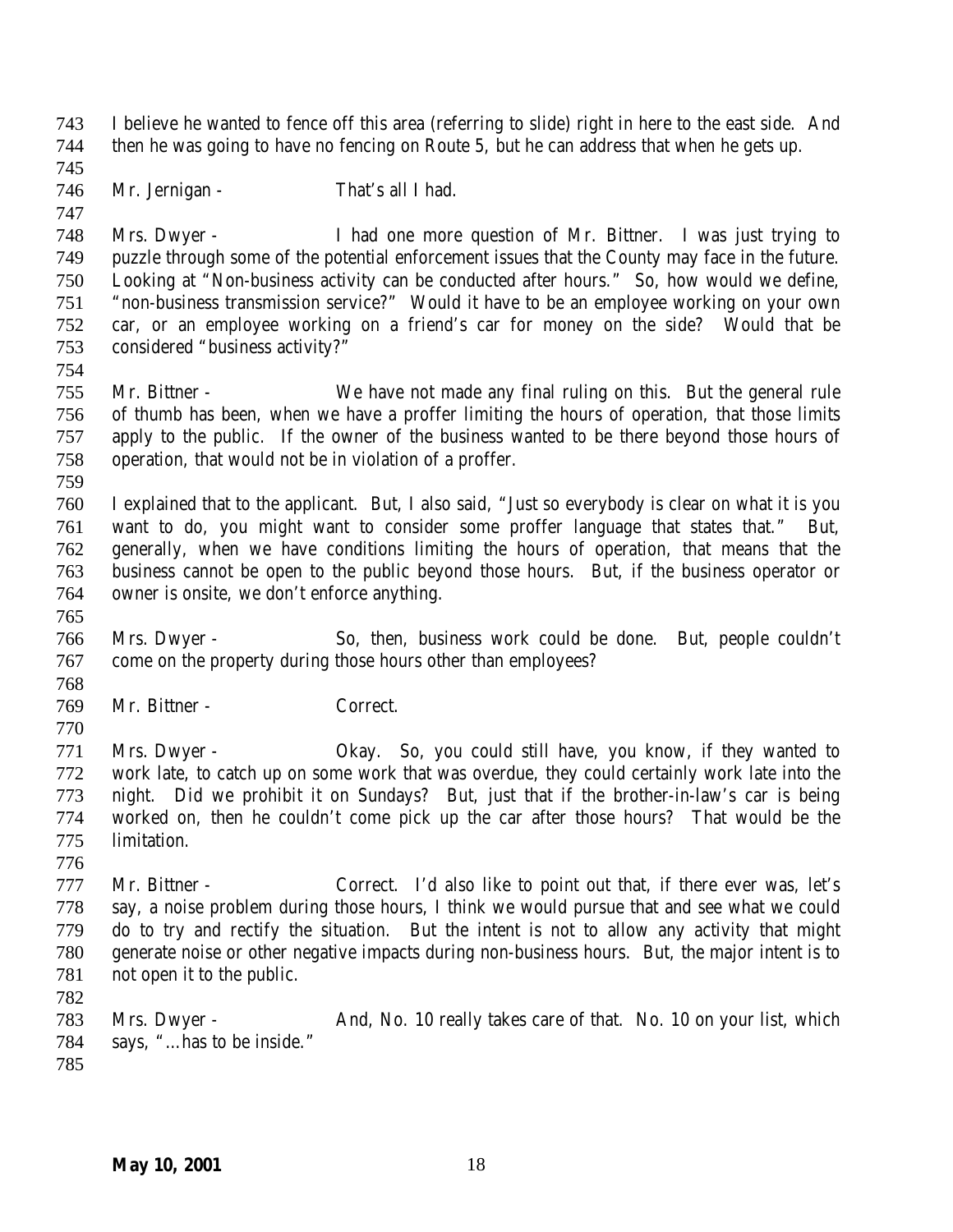| 786<br>787 | Mr. Bittner -<br>staff.                                  | Yes. Well, again, I'd like to point out, these were suggestions by                                                                                         |
|------------|----------------------------------------------------------|------------------------------------------------------------------------------------------------------------------------------------------------------------|
| 788        |                                                          |                                                                                                                                                            |
| 789<br>790 | Mrs. Dwyer -                                             | Right.                                                                                                                                                     |
| 791        | Mr. Bittner -                                            | They're not proffers that were submitted by the applicant.                                                                                                 |
| 792        |                                                          |                                                                                                                                                            |
| 793<br>794 | Mr. Jernigan -                                           | And to bring up, that building hasn't been empty for seven or<br>eight years. It was used up until about a year ago; 9 months to a year. There was another |
| 795        | mechanical operation in there.                           |                                                                                                                                                            |
| 796        |                                                          |                                                                                                                                                            |
| 797        | Mr. Archer -                                             | Mr. Jernigan, or Mr. Bittner, I have one question. In regard to                                                                                            |
| 798        |                                                          | No. 17, not requiring the shoebox lighting, there will be still some lighting required. Is that                                                            |
| 799        | correct, but it won't be that type? Less expensive type? |                                                                                                                                                            |
| 800        |                                                          |                                                                                                                                                            |
| 801        | Mr. Jernigan -                                           | Mr. Archer, that building has been there for a long time. It's                                                                                             |
| 802        |                                                          | asphalt there. To put lighting around there, you're going to have to dig up asphalt.                                                                       |
| 803        |                                                          |                                                                                                                                                            |
| 804        | Mr. Archer -                                             | There are no existing poles there now?                                                                                                                     |
| 805        |                                                          |                                                                                                                                                            |
| 806        | Mr. Jernigan -                                           | Sir?                                                                                                                                                       |
| 807        |                                                          |                                                                                                                                                            |
| 808        | Mr. Archer -                                             | There are no existing light poles there now?                                                                                                               |
| 809        |                                                          |                                                                                                                                                            |
| 810        | Mr. Bittner -                                            | Probably not. We've got some pictures of the site here, again.                                                                                             |
| 811        | That's the building (referring to slide).                |                                                                                                                                                            |
| 812        |                                                          |                                                                                                                                                            |
| 813        | Mr. Archer -                                             | I was just wondering if we have any lighting requirements at all?                                                                                          |
| 814<br>815 | And I realize its not a nighttime business.              |                                                                                                                                                            |
| 816        | Mr. Bittner -                                            | We have a general policy I believe. You cannot exceed one-half                                                                                             |
| 817        |                                                          | foot candle at the edge of your property, or beyond your property. We don't regulate the                                                                   |
| 818        |                                                          | height, other than no structure can be above a certain height, based on zoning requirements.                                                               |
| 819        |                                                          |                                                                                                                                                            |
| 820        |                                                          | Normally, though, proffers include, or at least a lot of proffered cases include the recessed or                                                           |
| 821        |                                                          | shoebox lighting, because it does not have an exposed bulb, and it limits glare.                                                                           |
| 822        |                                                          |                                                                                                                                                            |
| 823        | Mr. Archer -                                             | But I understand why. That's really why I was asking the                                                                                                   |
| 824        |                                                          | question if it would be offensive to anybody. I suppose not in this location.                                                                              |
| 825        |                                                          |                                                                                                                                                            |
| 826        | Mr. Marlles -                                            | Mr. Chairman, just a point of clarification too. The staff is not                                                                                          |
| 827        |                                                          | requiring or suggesting we require lighting at this site. But, if it is provided, we would like to                                                         |
| 828        | see the shoebox-type provided.                           |                                                                                                                                                            |
| 829        |                                                          |                                                                                                                                                            |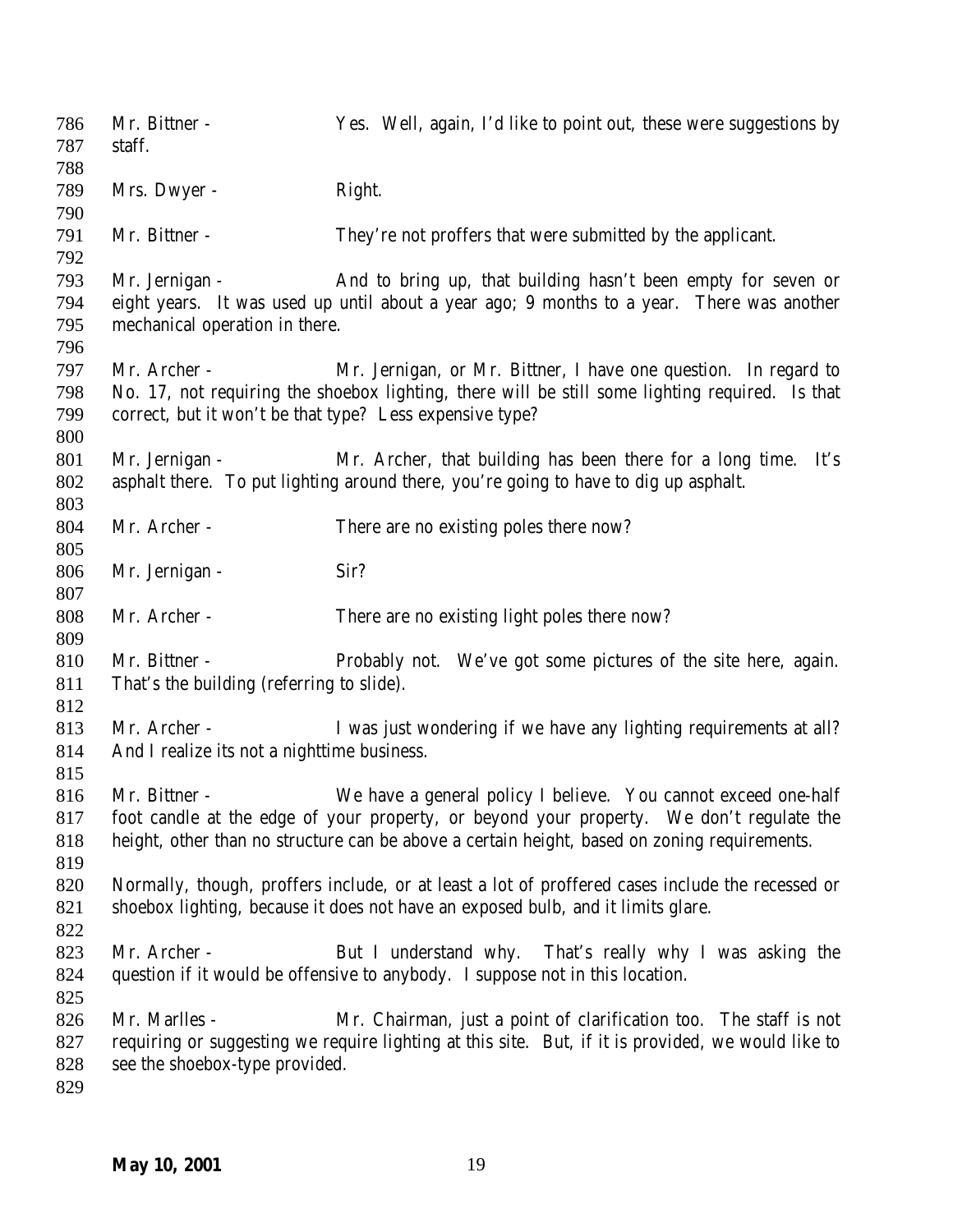Mr. Archer - That clarifies it better. Okay. Mrs. Dwyer - So, then the applicant may not object to No. 17, if No. 17 is not requiring lighting. But, if it were reworded to say that, "If additional lighting is added, then it would be shoebox type." 836 Mr. Bittner - Right. Mr. Jernigan - Okay. Mr. Archer - Okay. Further questions for Mr. Bittner? All right, Mr. Jernigan, do you want to hear from anybody? Mr. Jernigan - Yes sir. I'd like to hear from the applicant. Mr. Archer - Would you come forward, please. State your name for the record, if you would, sir. Mr. Reginald D. Barnett - Reginald D. Barnett. Mr. Jernigan - All right, Mr. Barnett, this is the list of conditions that the staff would like to see as to proffers. As I explained to you earlier, when we change these conditions, if you leave, the conditions go with you. If we make them in the form of a proffer, then it stays with the land. Mr. Barnett - I understand that, Mr. Jernigan. I have no objections to those being put in as proffers. 858 Mr. Jernigan - Are you all right with all these as proffers? Mr. Barnett - Yes. I am. Mr. Jernigan - Plus, I'd like to add No. 19, which would be, we discussed earlier. If any vehicle sat for more than 30 days, it would be hauled to another facility for storage. Mr. Barnett - That is fine. The only question I have on that, is sometimes availability of parts are limited. Sometimes a vehicle may sit over 30 days before the parts come in. 870 Mr. Jernigan - How about if you make it, if it's a car that's been finished, and hasn't been picked up?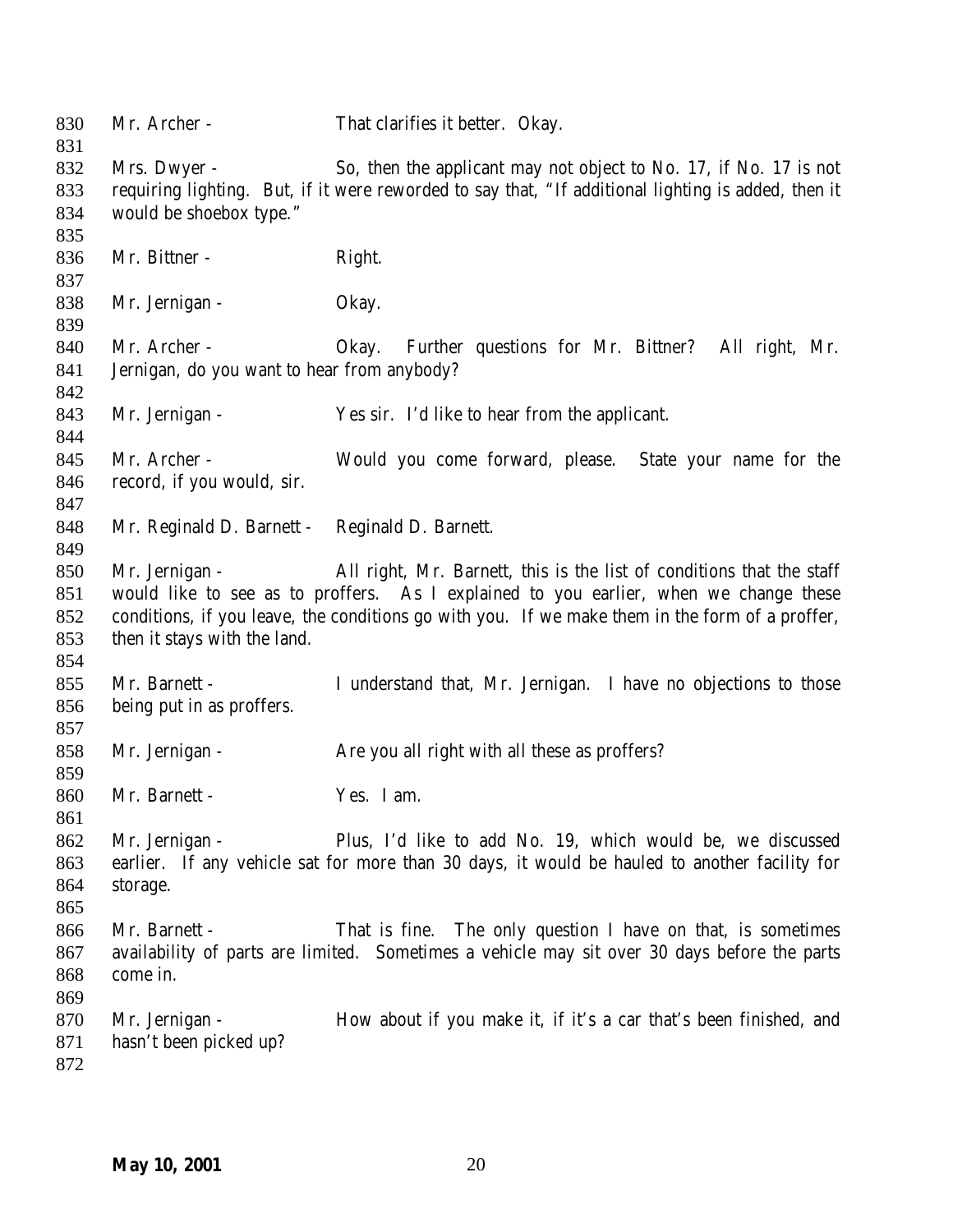| 873<br>874 | Mr. Barnett -<br>location.                           | That's fine. I have no problem with transporting it to another                                   |
|------------|------------------------------------------------------|--------------------------------------------------------------------------------------------------|
| 875<br>876 | Mr. Jernigan -                                       | Okay. Anybody else have any questions?                                                           |
| 877        |                                                      |                                                                                                  |
| 878        | Mr. Archer -                                         | I don't believe so, Mr. Jernigan.                                                                |
| 879        |                                                      |                                                                                                  |
| 880        | Mr. Jernigan -                                       | And we'll change No. 17, "That if there is lighting added                                        |
| 881        |                                                      |                                                                                                  |
| 882        | Mr. Archer -                                         | Yes.                                                                                             |
| 883        |                                                      |                                                                                                  |
| 884        | Mr. Jernigan -                                       | that it will be in the shoebox form.                                                             |
| 885        |                                                      |                                                                                                  |
| 886        | Mr. Barnett -                                        | That is fine.                                                                                    |
| 887        |                                                      |                                                                                                  |
| 888        | Mr. Jernigan -                                       | All right, with that                                                                             |
| 889        |                                                      |                                                                                                  |
| 890        | Mr. Archer -                                         | Thank you, sir.                                                                                  |
| 891        |                                                      |                                                                                                  |
| 892        | Mr. Barnett -                                        | Thank you.                                                                                       |
| 893        |                                                      |                                                                                                  |
| 894        | Mr. Jernigan -                                       | I would like to recommend changes to zoning case C-17C-92 to                                     |
| 895        |                                                      | include conditions to be proffers Nos. 2, 4, 9 through 16, the wording on No. 17 changed, "If    |
| 896        | lighting is added, it will be shoebox," 18, and 19.  |                                                                                                  |
| 897        |                                                      |                                                                                                  |
| 898        | Mr. Vanarsdall -                                     | Recommend approval to the Board?                                                                 |
| 899        |                                                      |                                                                                                  |
| 900        | Mr. Jernigan -                                       | Sir?                                                                                             |
| 901        |                                                      |                                                                                                  |
| 902        | Mr. Vanarsdall seconded the motion.                  |                                                                                                  |
| 903        |                                                      |                                                                                                  |
| 904        | Mrs. Dwyer -                                         | Are these proffers submitted by the applicant?                                                   |
| 905        |                                                      |                                                                                                  |
| 906        | Mr. Jernigan -                                       | Yes.                                                                                             |
| 907        |                                                      |                                                                                                  |
| 908        | Mrs. Dwyer -                                         | Because I understood this person was not the landowner?                                          |
| 909        |                                                      |                                                                                                  |
| 910        | Mr. Jernigan -                                       | Mr. Barnett is the applicant.                                                                    |
| 911        |                                                      |                                                                                                  |
| 912        | Mr. Bittner -                                        | All we have, at this point, is a verbal agreement to submit these                                |
| 913        |                                                      | as proffers. Now, the applicant has agreed to do all this, and I think the little changes we     |
| 914        |                                                      | would make, we could handle between now and the Board. And I'm willing and ready to work         |
| 915        |                                                      | with the applicant to get that done. But, there's no official signed proffers at this point from |
| 916        | the applicant. But there is a verbal agreement to do |                                                                                                  |